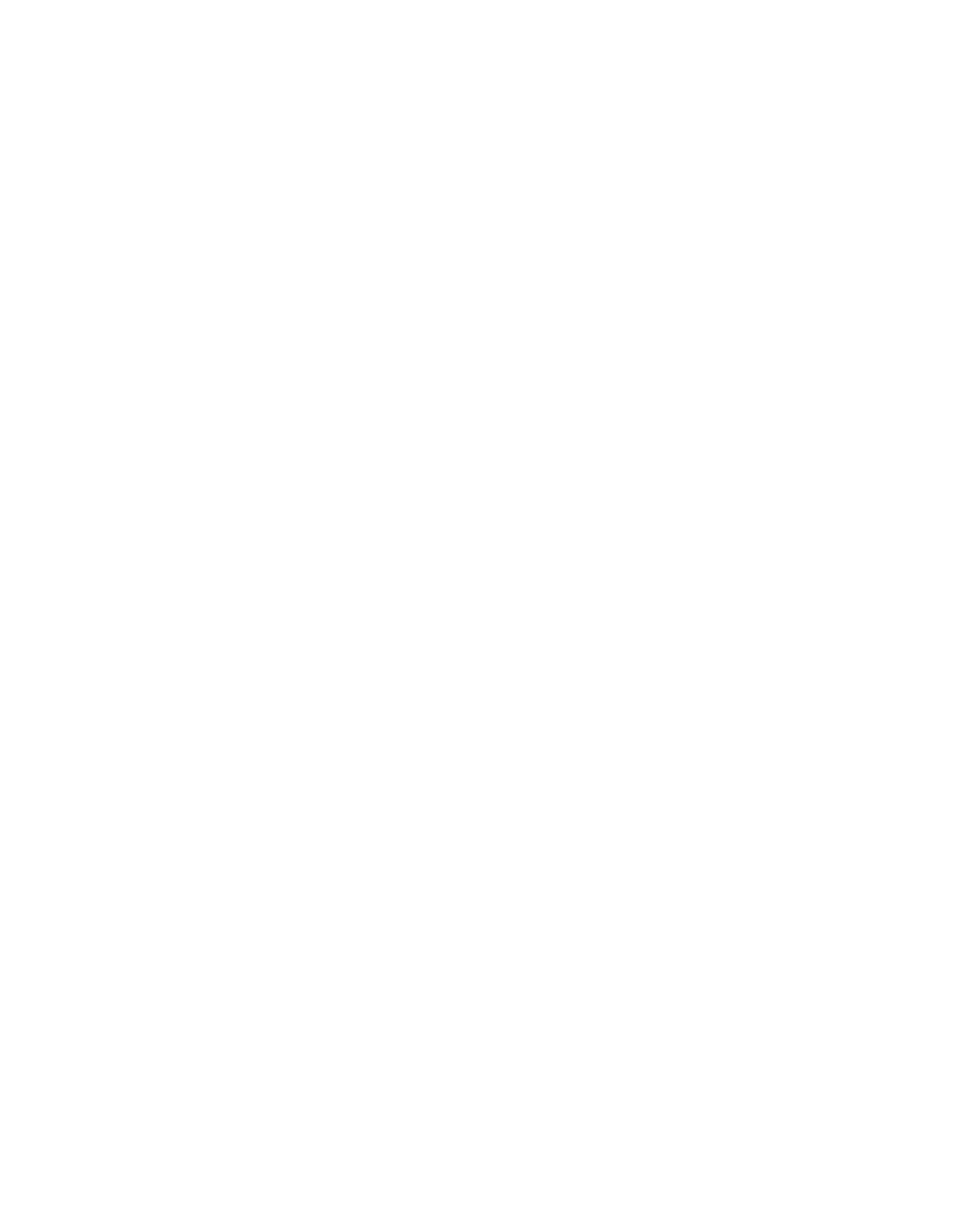#### **Resolution of the Richmond City Planning Commission Adopting Design Guidelines for the West of the Boulevard Design Overlay District**

#### **December 9, 1996**

- **WHEREAS**, the Richmond City Planning Commission and the Urban Design Committee are charged with the responsibility of adopting design guidelines for particular Design Overlay Districts, as set forth in the Charter of the City of Richmond, Sec. 17.11.(a1); and
- **WHEREAS**, the proposed design guidelines for the proposed West of the Boulevard Design Overlay District were developed by residents of the proposed District for the specific purpose of preventing new building construction which is incompatible with the prevailing unique architectural characteristics found within the neighborhood; and
- **WHEREAS**, the residents and property owners within the proposed West of the Boulevard Design Overlay District have had numerous opportunities to express their views and contribute to the drafting of these design guidelines, and the views expressed and suggestions put forth by residents and property owners were instrumental in developing these proposed design guidelines; and
- **WHEREAS**, the Urban Design Committee has reviewed and unanimously recommended approval of the proposed design guidelines for the West of the Boulevard Design Overlay District in a resolution of support dated October 14, 1996; and
- **WHEREAS**, the City Planning Commission has held a public hearing on the proposed design guidelines and has taken into consideration any comments received at the hearing;
- **NOW, THEREFORE, BE IT RESOLVED**, that the Richmond City Planning Commission hereby adopts the design guidelines included in the "West of the Boulevard Design Overlay District Proposal", effective upon City Council approval of the West of the Boulevard Design Overlay District.

\_\_\_\_\_\_\_\_\_\_\_\_\_\_\_\_\_\_\_\_\_\_\_\_\_\_\_\_\_\_\_ \_\_\_\_\_\_\_\_\_\_\_\_\_\_\_\_\_\_\_\_\_\_\_\_\_\_\_\_\_\_\_\_\_\_\_\_

Chairman Secretary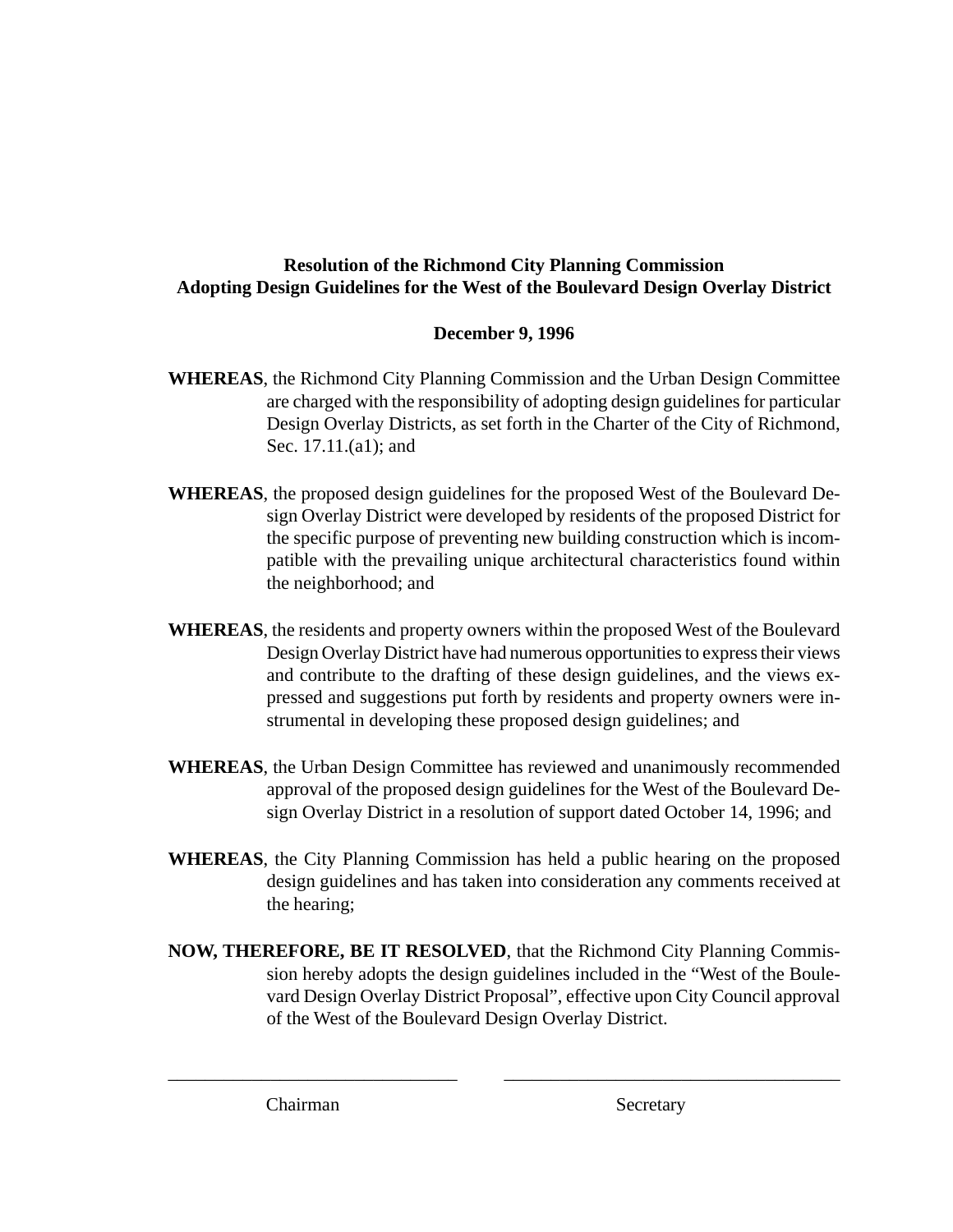The following document was created in 2006 from copies of documents produced by the West of the Boulevard Civic Association, in 1995 and 1996. The West of the Boulevard Civic Association changed it name to the Museum District Association on October 13, 2001. Public access to an electronic version of the Guidelines was felt to be desirable, and is now available on the City web site, RichmondGov.com. Minor format changes have been made and the district map is from an ArcView map created at this time. 2/03/06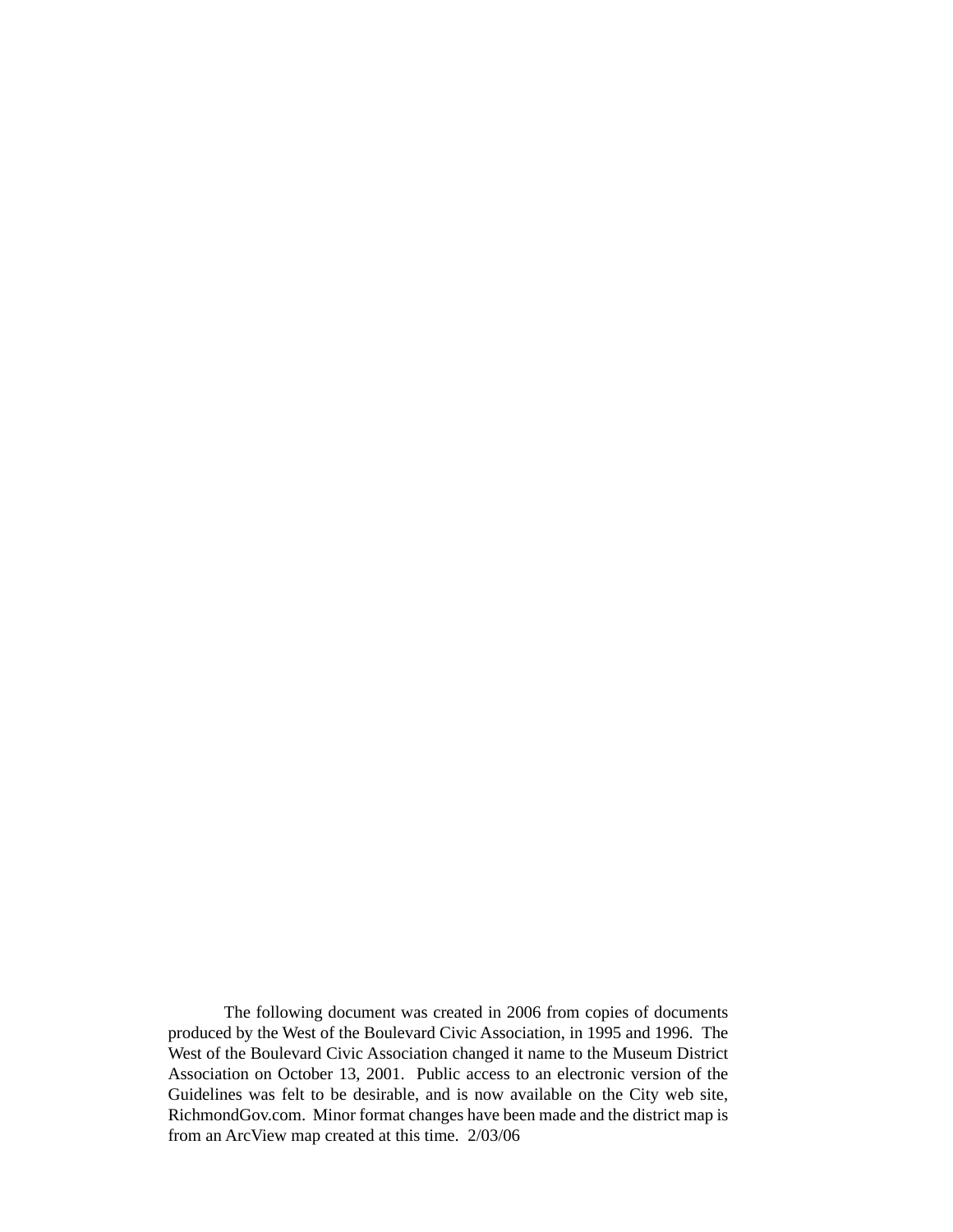| 1. | Justification                            | Page 2  |  |
|----|------------------------------------------|---------|--|
| 2. | Goals                                    | Page 3  |  |
| 3. | Neighborhood Description                 | Page 4  |  |
| 4. | Inventory                                | Page 6  |  |
| 5. | Map                                      | Page 7  |  |
| 6. | Design Guidelines                        | Page 8  |  |
| 7. | <b>Statement of Neighborhood Support</b> | Page 13 |  |
| 8. | Neighborhood Activities                  | Page 14 |  |
|    |                                          |         |  |

Appendix A - Samples of Neighborhood Architectural Styles

Appendix B - District Map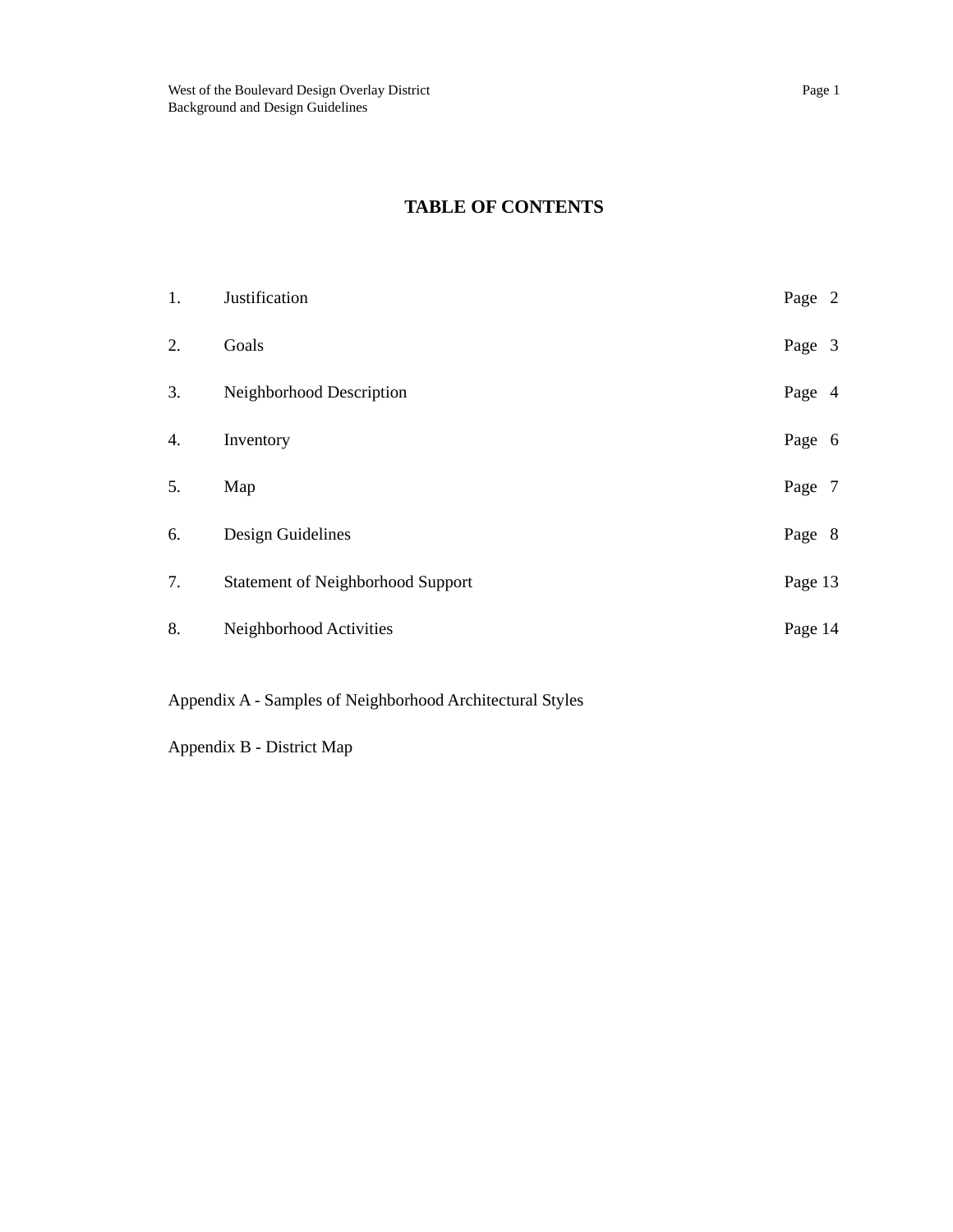#### **JUSTIFICATION**

The West of the Boulevard Historic District is one of the most well preserved examples of early 20th century suburbs in Richmond. This District figures prominently in the historical development of Richmond and was placed on the National Register for Historic Places in 1994 as a registered Historic District. The district is made up predominately of single family and duplex dwellings intermixed with small apartment buildings and small commercial buildings. The variety of architectural styles in the area include Tudor Revival, Colonial Revival, Romanesque Revival, Mediterranean Revival, Queen Anne and Craftsman.

Recent infill buildings have not matched the unique architectural fabric existing within the neighborhood. The risk of future non-compatible buildings and features threatens to destroy the unique character of this Historic District.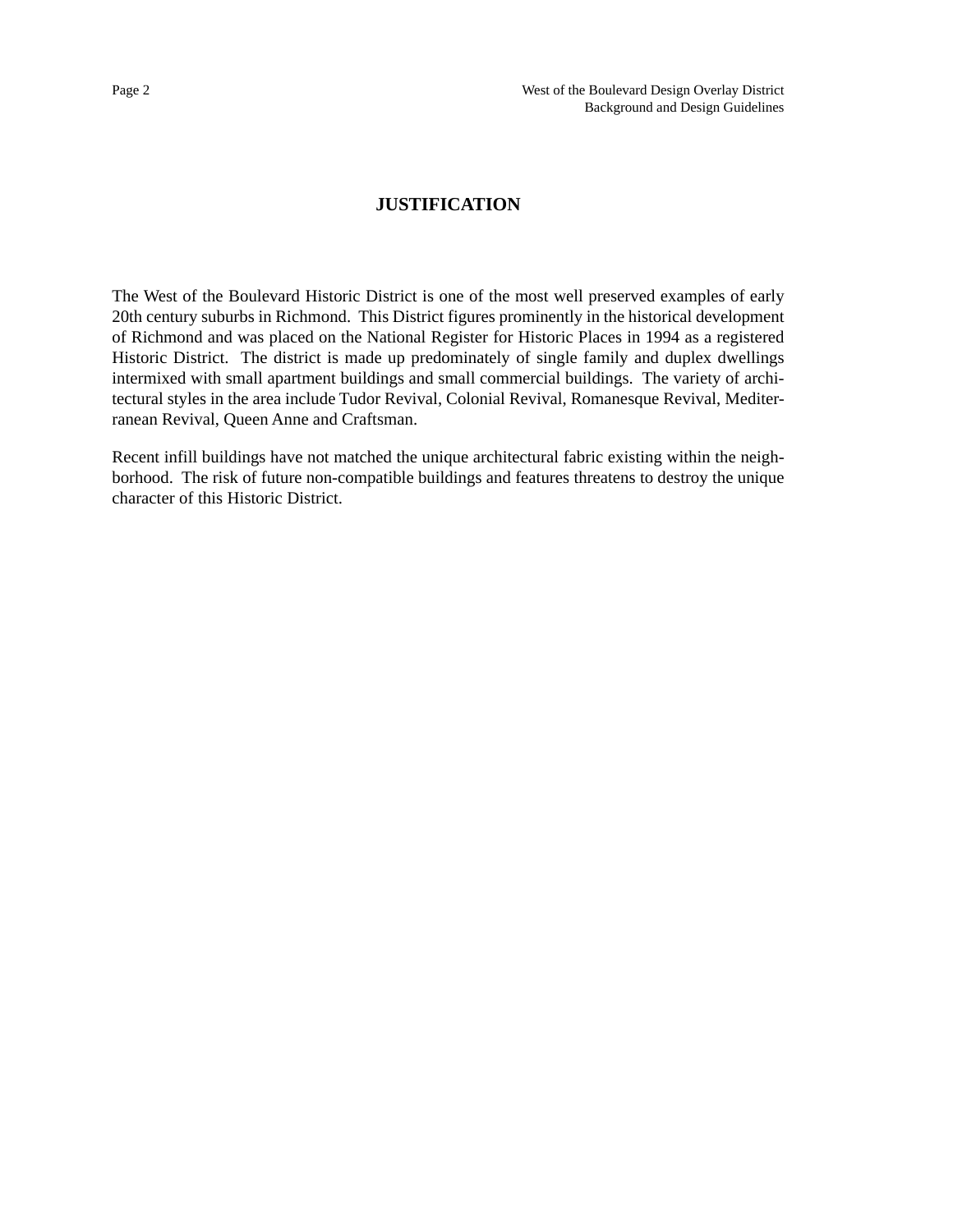#### **GOALS**

Our goal is to preserve the unique architectural fabric and character of this Historic District by adopting a Design Overlay District establishing guidelines for new construction in Residential Zoning Districts. These guidelines will assure all new residential structures blend appropriately with the historic buildings and thus:

- 1. Preserve the unique architectural fabric;
- 2. Promote a sense of pride among property owners resulting in improved building and land maintenance;
- 3. Protect property values and the City tax base; and
- 4. Present a positive appearance appealing to new residents as a desirable place to live and work.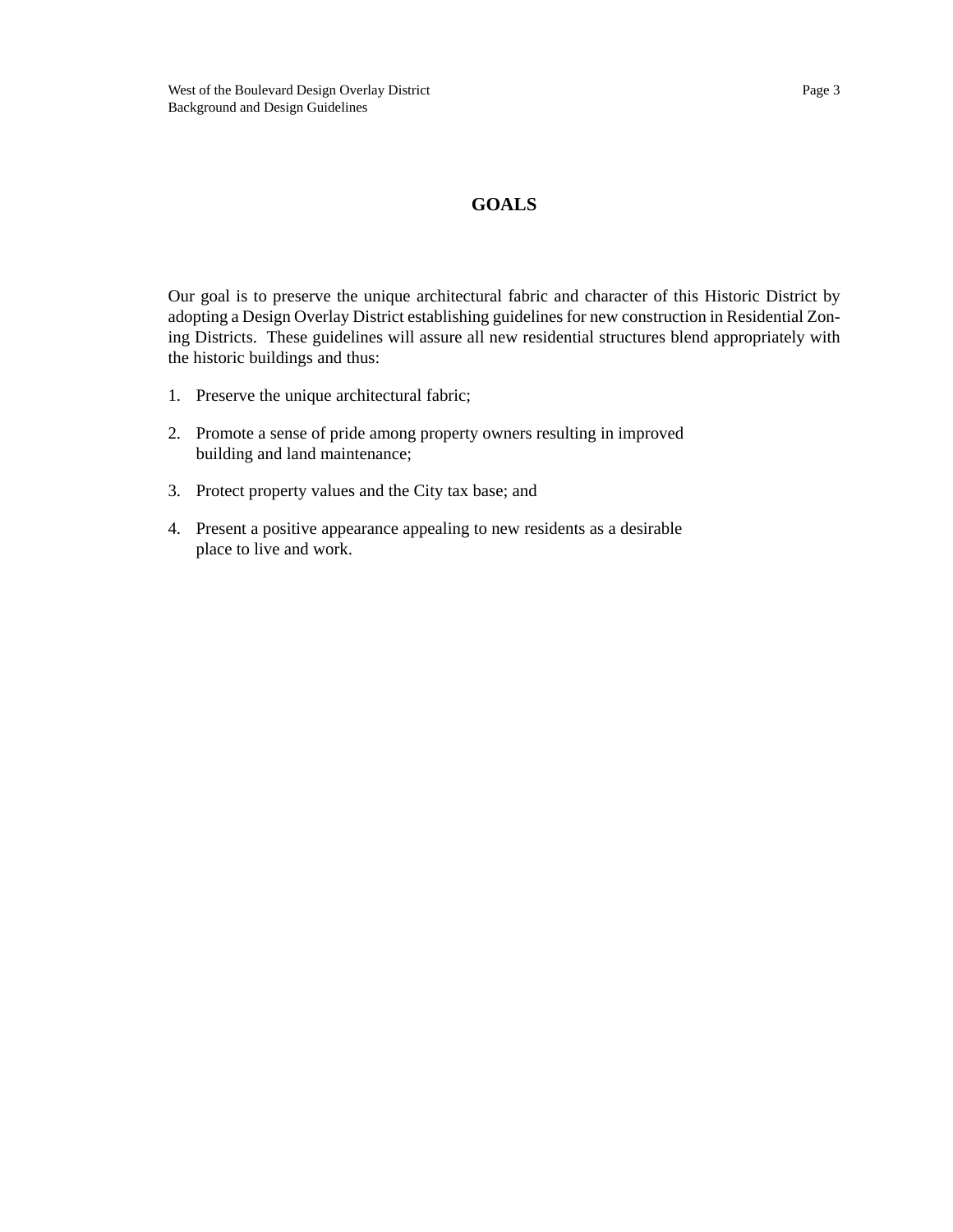#### **NEIGHBORHOOD DESCRIPTION**

#### Unique Established Neighborhood Character\*

In 1893, the West End Land Company was the first to engage in large scale suburban planning by developing the West of the Boulevard area. Streetcars were the form of urban transportation first sparking the growth of the West of the Boulevard neighborhood and then shaping its development. Initially, this development followed Floyd Avenue and subsequently along Belmont Avenue.

One of Richmond's most significant collections of early 20th century architecture, the district features compact clusters of brick rowhouses, detached townhouses, apartment buildings, small commercial structures, three churches, a synagogue, and five schools. These buildings represent a panoply of architectural styles: Queen Anne, Romanesque Revival, Colonial Revival, Craftsman, Mediterranean Revival, and Tudor Revival. The District includes 22 properties individually listed on the National Register for Historic Places and 1763 contributing members of the West of the Boulevard Historic District, including 6 carriage houses, 340 garages and outbuildings.

The dense population of the neighborhood, close proximity to a shopping district and sidewalks with mature shade trees help define the West of the Boulevard as a flourishing pedestrian district.

\*Excerpt from Richard Mercer's West of the Boulevard Exhibition at the Virginia Historical Society, 1995

#### Architectural Coherence and Harmony

The West of the Boulevard District has architectural significance as a well-preserved collection of residential, commercial, ecclesiastical, and educational buildings dating from c. 1895 to the mid 1940's. The District's buildings not only convey a uniformity in scale, materials, setback, and detail, but they also represent a rich variety of architectural styles of the era. As one of Richmond's most popular early 20th century neighborhoods, the West of the Boulevard District is also significant as an early example of planned community development of a middle-class streetcar suburb closely linked with Richmond's westward expansion.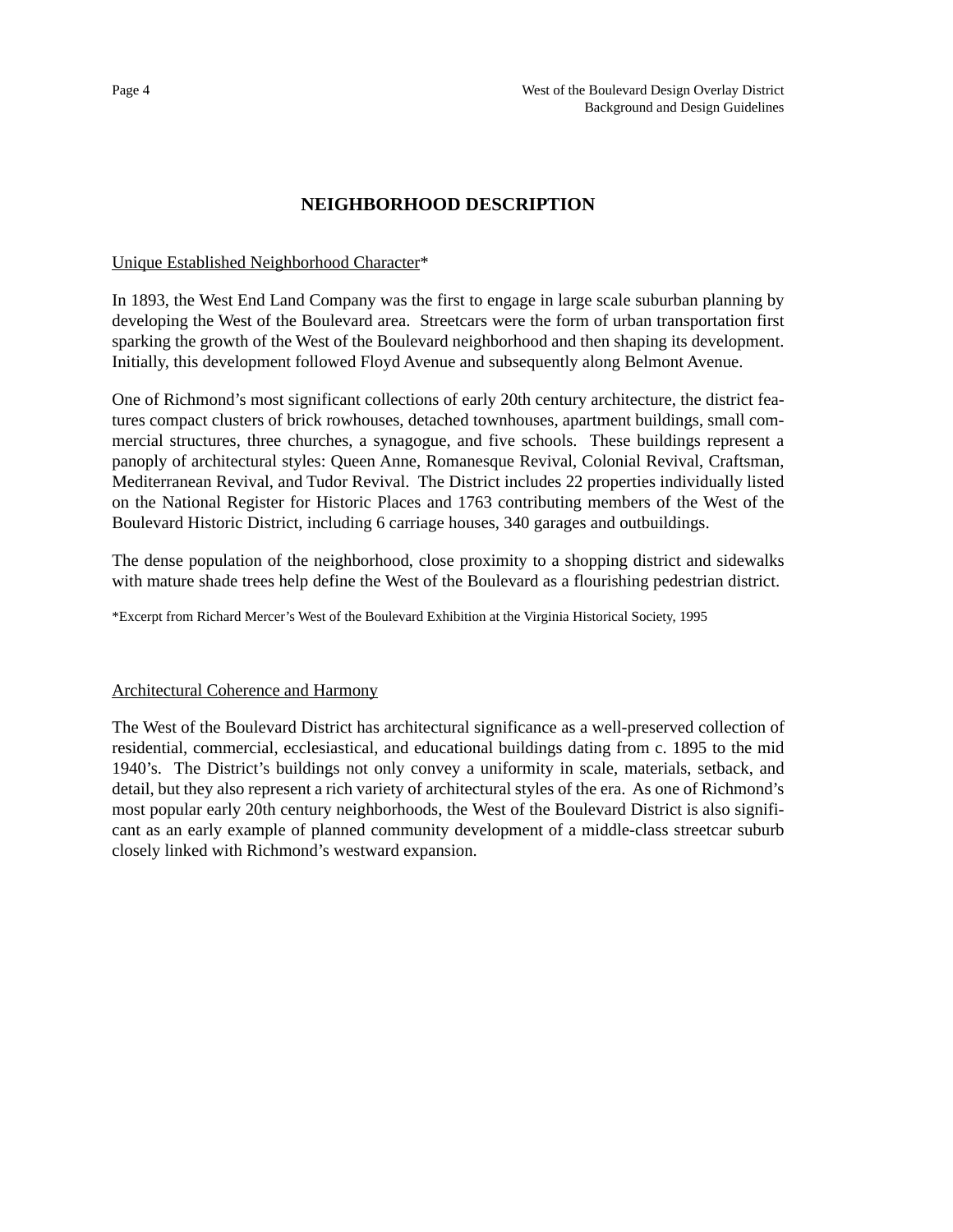#### Vulnerability To Deterioration

Each block within the District has the unique qualities of scale, uniform setback, building proportion, and the uninterrupted rhythm of the streetscape. The combination of these blocks into a single neighborhood creates the distinct urban fabric of the West of the Boulevard Historic District.

Much of the recent new construction has disregarded the qualities found within the District. These contemporary buildings lack the appropriate scale, proportion, and detail which make new construction compatible with the historic structures. These non-compatible infills diminish the overall cohesiveness of the neighborhood. Future insensitive and non-compatible infill buildings threaten the streetscape and integrity of the District as a whole.

The Design Overlay District Guidelines will guide the design of distinguishing architectural elements of new construction. By following these guidelines, new construction can fit harmoniously within the existing context thus helping the maintain the integrity of the entire District.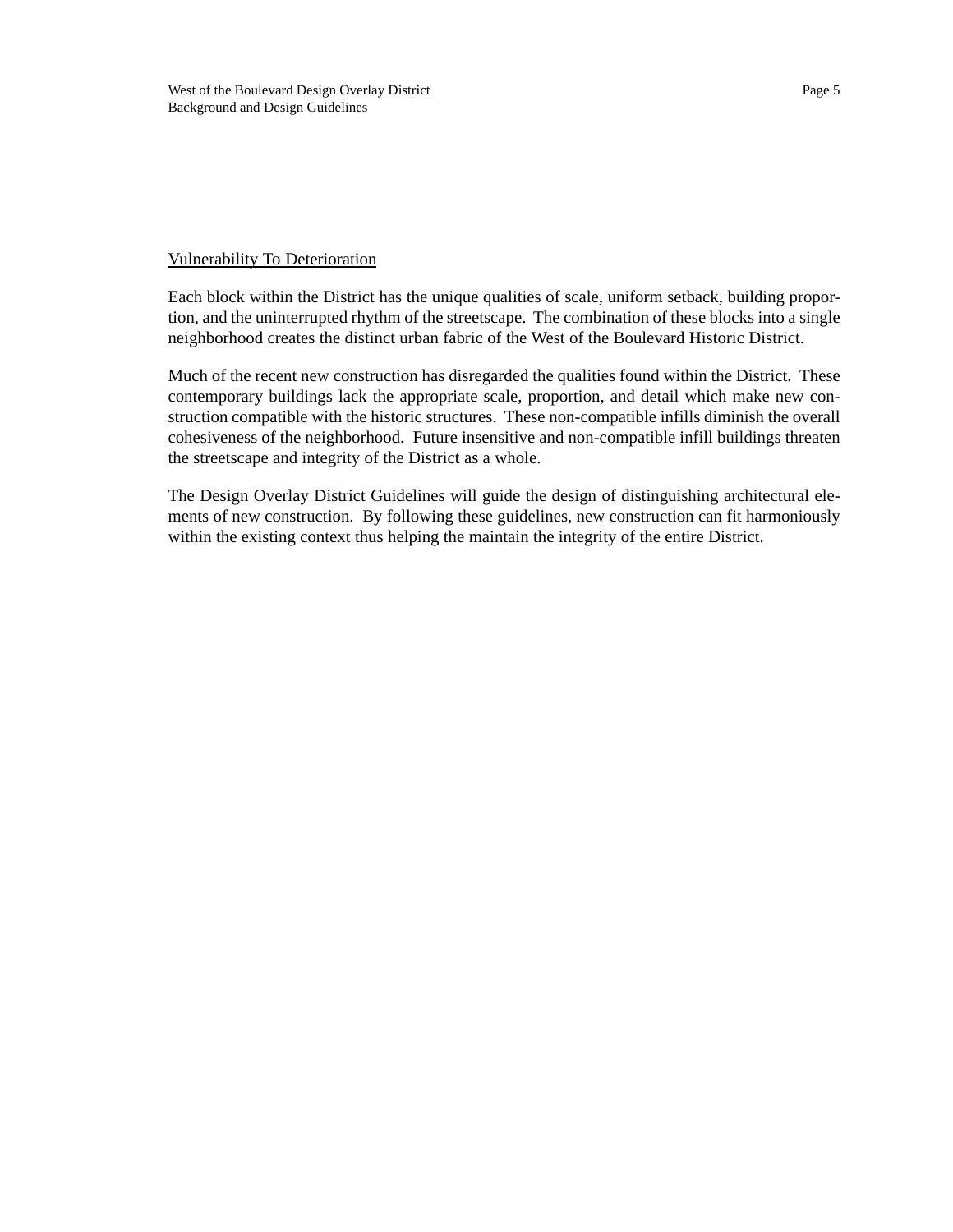#### **INVENTORY**

Numerous styles of the early 20th Century work together to create the character which is the West of the Boulevard Historic District. The Appendix A shows samples of each residential style found within the District. A complete and detailed inventory of each of the 1763 contributing members of the West of the Boulevard Historic District can be found in the National Register for Historic Places nomination form.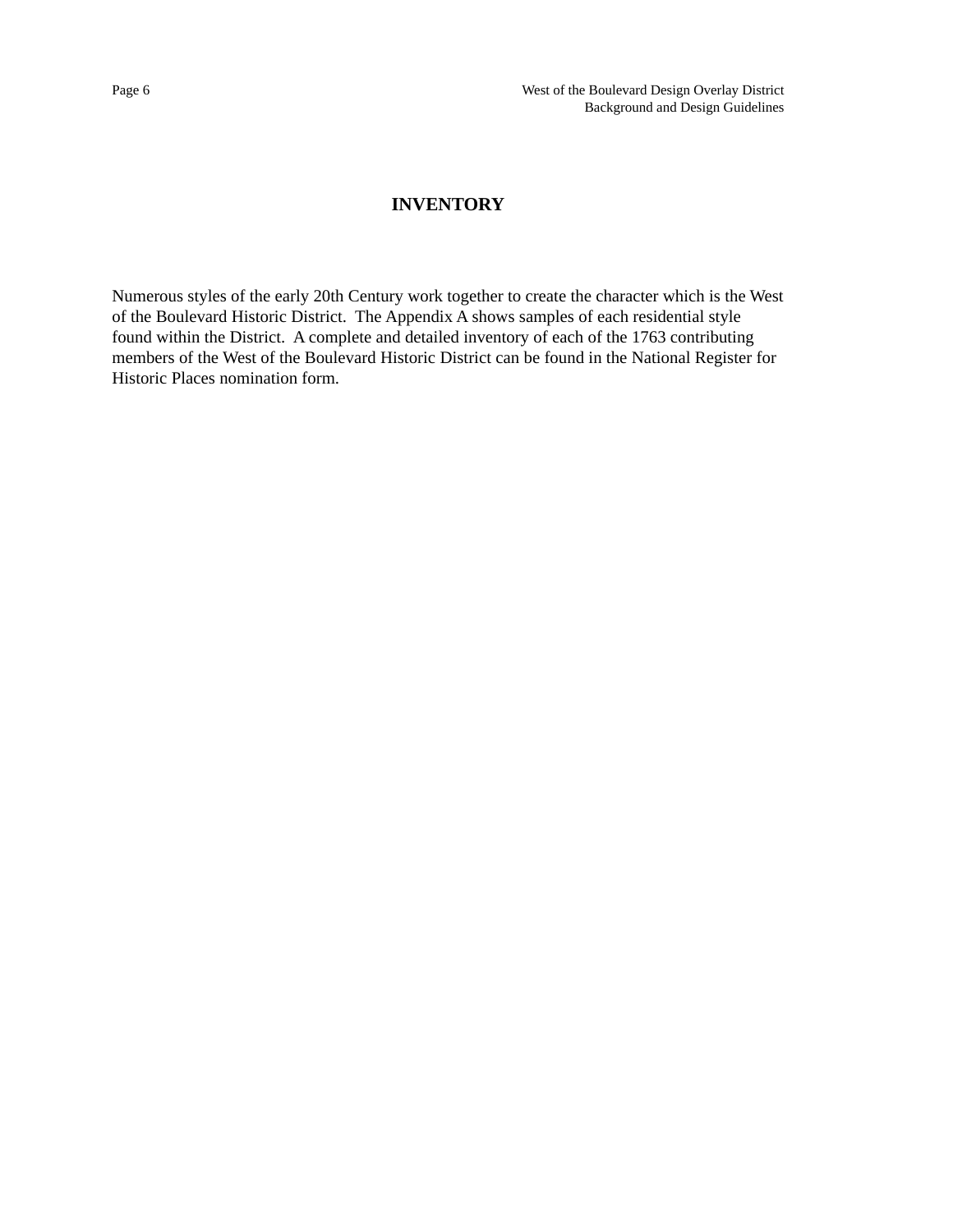#### **MAP**

The boundaries for the West of the Boulevard Design Overlay District include the area designated as the West of the Boulevard Historic District as listed on the National Register for Historic Places. Additionally, the Overlay District includes the areas designated on the National Register's Monument Avenue Historic District but not included in the City's Monument Avenue Old and Historic District. The area designated as the Monument Avenue Old and Historic District by the City of Richmond is excluded from the Overlay District since this area is under the control the City's more restrictive Old & Historic Overlay District zoning.

Only properties zoned for residential use within the district will be affected by the guidelines. Properties in non-residential zoned areas, such zoned B-1 and B-2, will not be subject to these guidelines.

See Appendix B for a map.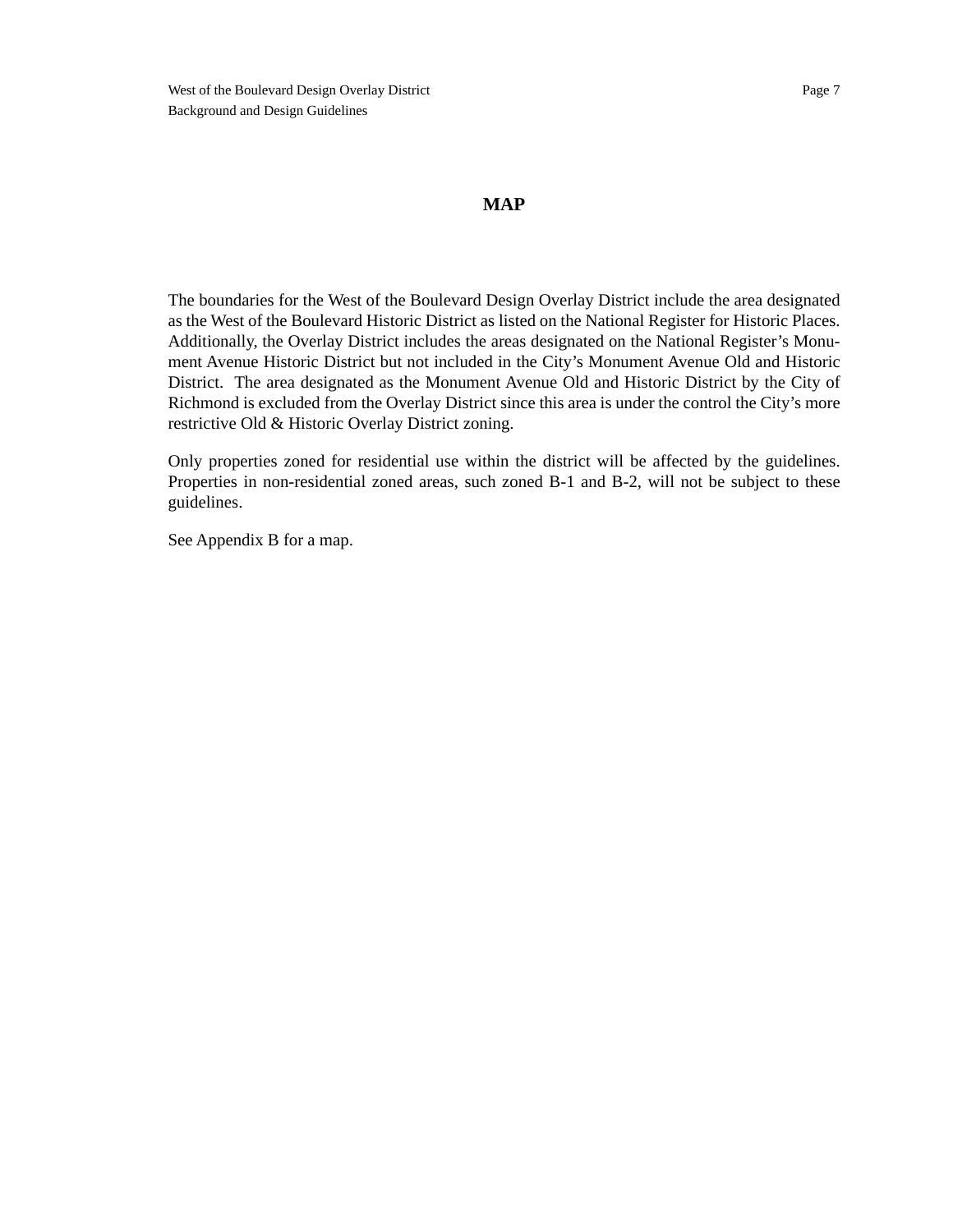#### **DESIGN GUIDELINES**

These guidelines were developed to guide the distinguishing architectural elements of new residential construction, including garages and outbuildings. The purpose of these guidelines is to prevent new residential construction which is incompatible with the prevailing architectural characteristics found within the District. The following guidelines are in addition to all prevailing laws and are in no way to be construed to supersede existing building codes or zoning ordinances.

In developing these guidelines, the characteristics of the contributing members of the West of the Boulevard Historic District were carefully considered. Through a visual survey, 9 prominent building features which most effectively characterize and define the District were identified. The street facade has the greatest impact on the District, therefore, the guidelines only affect the street facades. The 9 features are:

| Height of Cornice                           | Width of Building |  |
|---------------------------------------------|-------------------|--|
| <b>Front Setback</b>                        | Roof Form         |  |
| <b>Building Material</b>                    | Fenestrations     |  |
| First Floor Elevation (height above ground) | <b>Front Door</b> |  |
| <b>Front Porch</b>                          |                   |  |

Additionally, should a residential building be destroyed (i.e. by fire), a new building with a facade matching the historic building should automatically be allowed.

Buildings within the District vary greatly. These guidelines attempt to distinguish the most prominent aspect found of each feature. For each guideline, there may be an existing exception. The goal of the guidelines is to define the characteristics based on the majority of buildings. It is important to allow a range within each characteristic for new construction allowing for the individuality of each new building.

How guidelines relate to the inventory characteristics is indicated in italics following each guideline.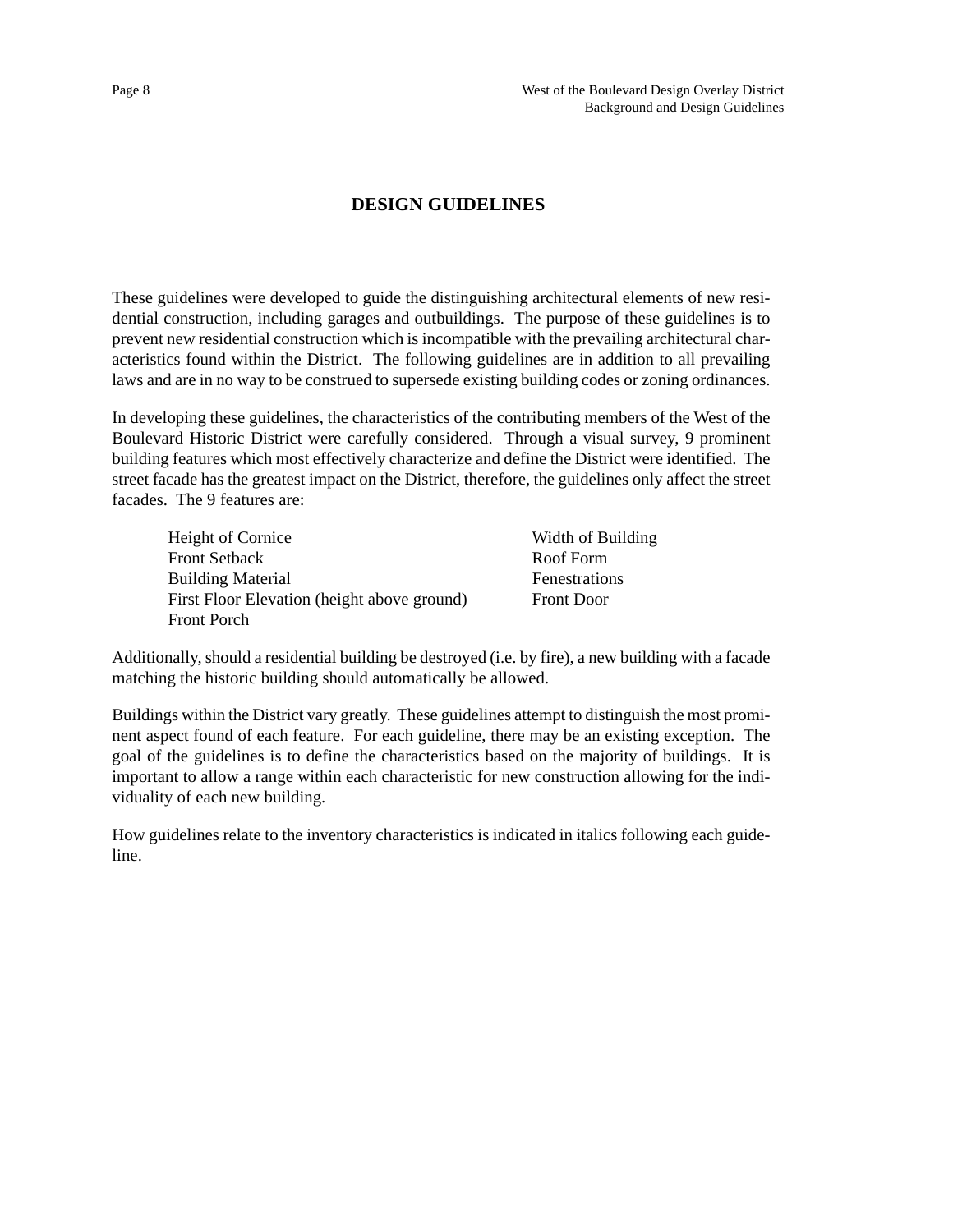#### Definitions

- 1. Contributing Member A building identified as a Contributing Member to the West of the Boulevard Historic District or the Monument Avenue Historic District on the nomination form for the National Register for Historic Places.
- 2. Cornice A projecting ornamental molding at the top of the exterior wall and below the roof.
- 3. Street Facade The face or elevation of a building adjacent to a street.
- 4. Front Facade The primary face or elevation of a building facing the primary street adjacent to the lot.
- 5. Grade Ground level at the exterior wall of the building.
- 6. Fenestrations Windows and other exterior openings on a building.

#### Guidelines

1. If a Contributing Member is destroyed, a building with Street Facade(s) matching the Street Facade(s) of the destroyed Contributing Member will be acceptable.

*The purpose of these Guidelines is to maintain continuity between existing Contributing Members and new construction, therefore, matching the facade of an existing contributing member is, by definition, acceptable.*

- 2. Height of Cornice Top of Cornice shall be:
	- a. Where the new building is within 30 feet of a Contributing Member on one side only, the Top of Cornice shall match that of the adjacent Contributing Member.
	- b. Where the new building is within 30 feet of Contributing Members on two sides, the Top of the Cornice shall not be higher than the top of the higher cornice of the adjacent Contributing Members and shall not be lower than the top of the lower cornice of the adjacent Contributing Members.
	- c. Where the new building is not within 30 feet of a Contributing Member, the Top of the Cornice shall be no less than 23 feet above grade and no greater than 30 feet above grade.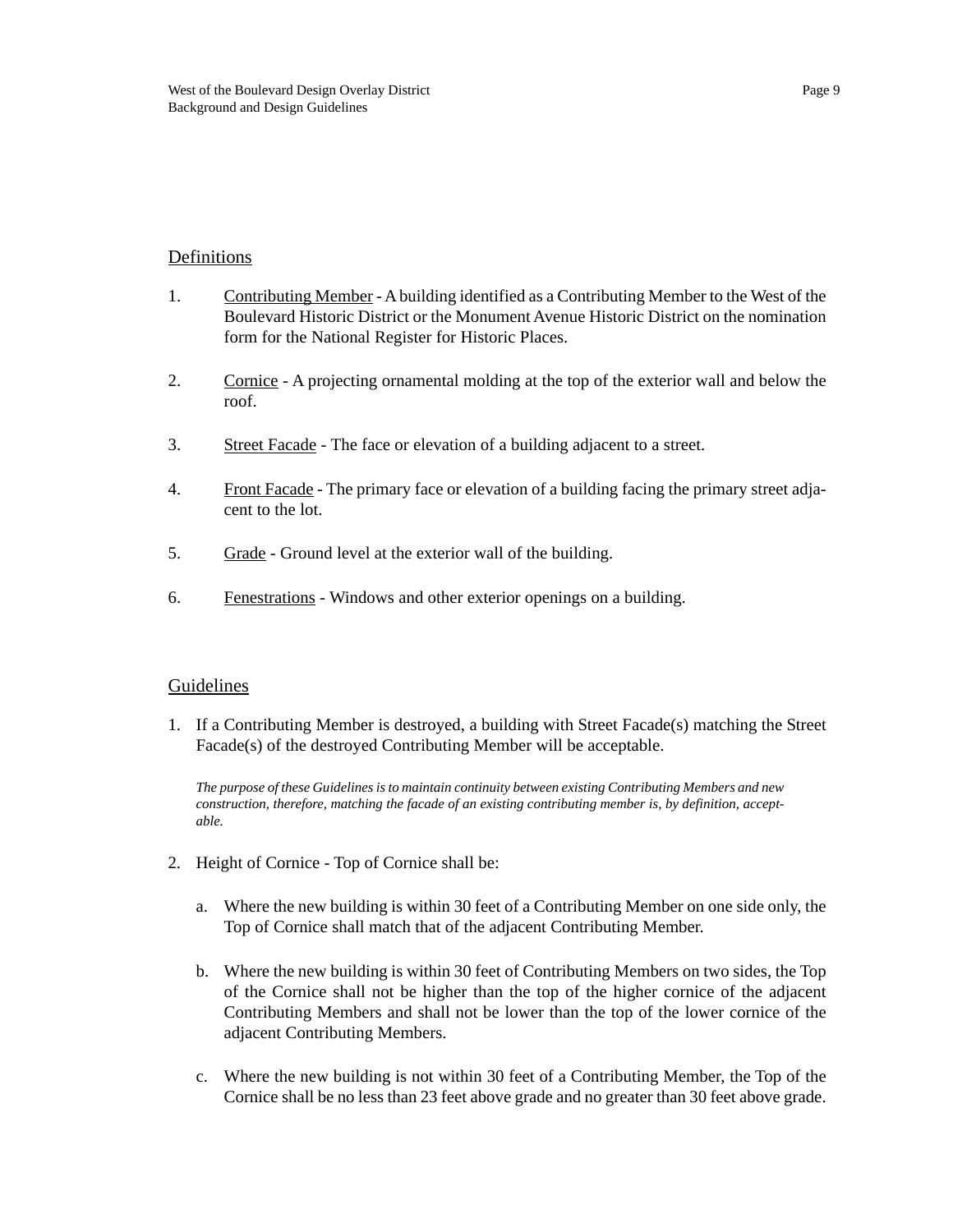d. Under no circumstance shall the Top of the Cornice be greater than 30 feet above grade.

*Continuity of Cornice lines within a block, or segment of a block, is a defining characteristic of scale within the District. By defining the height of a cornice based on adjacent Contributing Members, this continuity is maintained. Where an adjacent Contributing Member is not available or a unique situation exists making a match impractical, 23 ft. and 30 ft. is established as a minimum and maximum cornice height. 23 and 30 feet represent an average minimum and maximum height, respectively, throughout the District as well as realistic height based on contemporary construction techniques and standard materials.*

- 3. Width of the building The width of the Front Facade shall be:
	- a. For lot widths of 30 feet or less, the width of the building shall be greatest allowed by the Zoning Ordinance (minimum side setbacks maintained).
	- b. For lot widths greater than 30 feet, building width shall be not less than 20 feet and not greater than 30 feet.

*A defining feature of the District is "compact clusters of rowhouses and detached townhouses." The building width is a distinctive feature of a row or townhouse. 20 and 30 feet represent an average minimum and maximum building width, respectively, throughout the District.*

4. Front Setback - The setback of the Front Facade, excluding front porches, shall match a contributing member on an adjacent side, but not be less than allowable by the Zoning Ordinance.

*Continuity of building setbacks within a block, or block segment, is a defining characteristic within the district. By defining the front setback of the main building mass based on adjacent Contributing Members, this continuity is maintained.*

5. The Front Facade shall have a pitched main building roof visible from the street. Flat main building roofs visible on the Front Facade shall not be allowed.

*The roof form is a defining feature of any structure, particularly within this District. The vast majority of Contributing Members have a pitched roof above the cornice visible from the street.*

6. The prominent building material on a Street Facade(s) shall be "standard" size brick, horizontal siding, or stucco.

*The main exterior building material is a defining feature of any structure, particularly with this District. Brick, horizontal siding and stucco are the most prominent building materials found throughout the District.*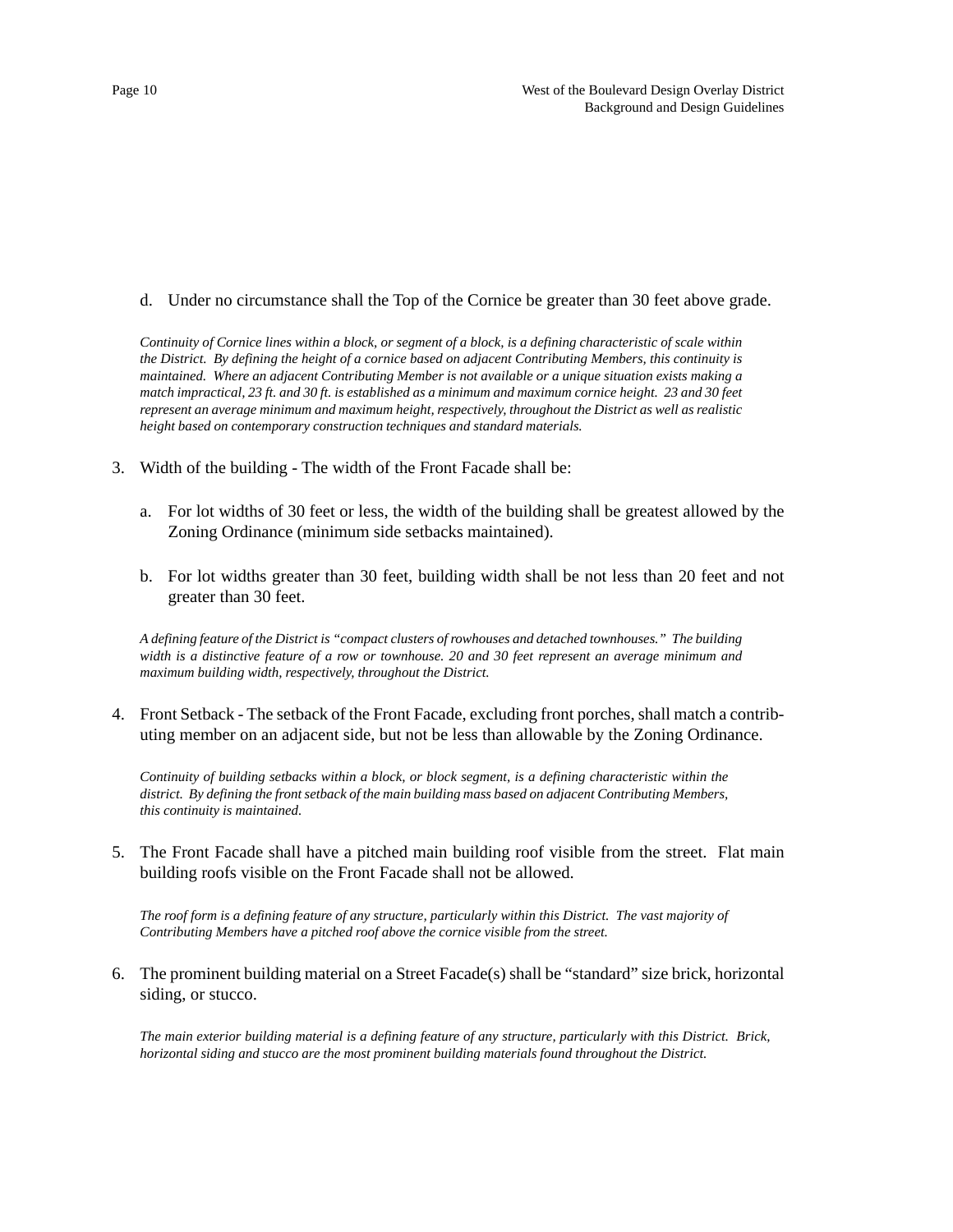#### 7. Fenestrations - Fenestrations of the Front Facade shall conform to:

- a. No sliding glass doors or windows.
- b. First and second floor windows shall not be less than 15 square feet each, rough frame size.
- c. Head height, top of window, of first and second floor windows shall be not less than 7'- 6" above finish floor.
- d. One decorative/accent window less than 15 square feet shall be allowed.
- e. Windows, except decorative/accent windows, shall have operational sashes.

*The proportion of the fenestrations to the building is a defining feature throughout the district. Maintaining minimum fenestration sizes and head heights ensures proper proportion with building height and width (defined above) consistent with buildings throughout the District.*

- 8. First Floor Elevation First floor finish elevation shall be:
	- a. Where the new building is within 30 feet of Contributing Members on one or two sides, the floor elevation shall match one adjacent Contributing Member.
	- b. Where the new building is not within 30 feet of a Contributing Member, the first floor elevation shall be minimum 2'-6" above grade.

*Continuity of first floor elevations within a block, or segment of a block, is a defining characteristic of scale within the District. By defining the first floor elevation based on adjacent Contributing Members, this continuity is maintained. Where an adjacent Contributing Member is not available or a unique situation exists making a match impractical, 2'-6" is established as a minimum height above grade. The first floor of Contributing Members throughout the District is raised above grade a minimum of 2 '-6". This height is also realistic based on contemporary construction techniques and the potential need for handicap access.*

9. Front Door - The main entrance (front) door shall face the street and be in the Front Facade.

*The entrance sequence from the street into a building throughout the District is: street, sidewalk, small yard with walkway. porch or stoop, front door. Locating the front door in the Front Facade facing the street, this sequence is preserved.*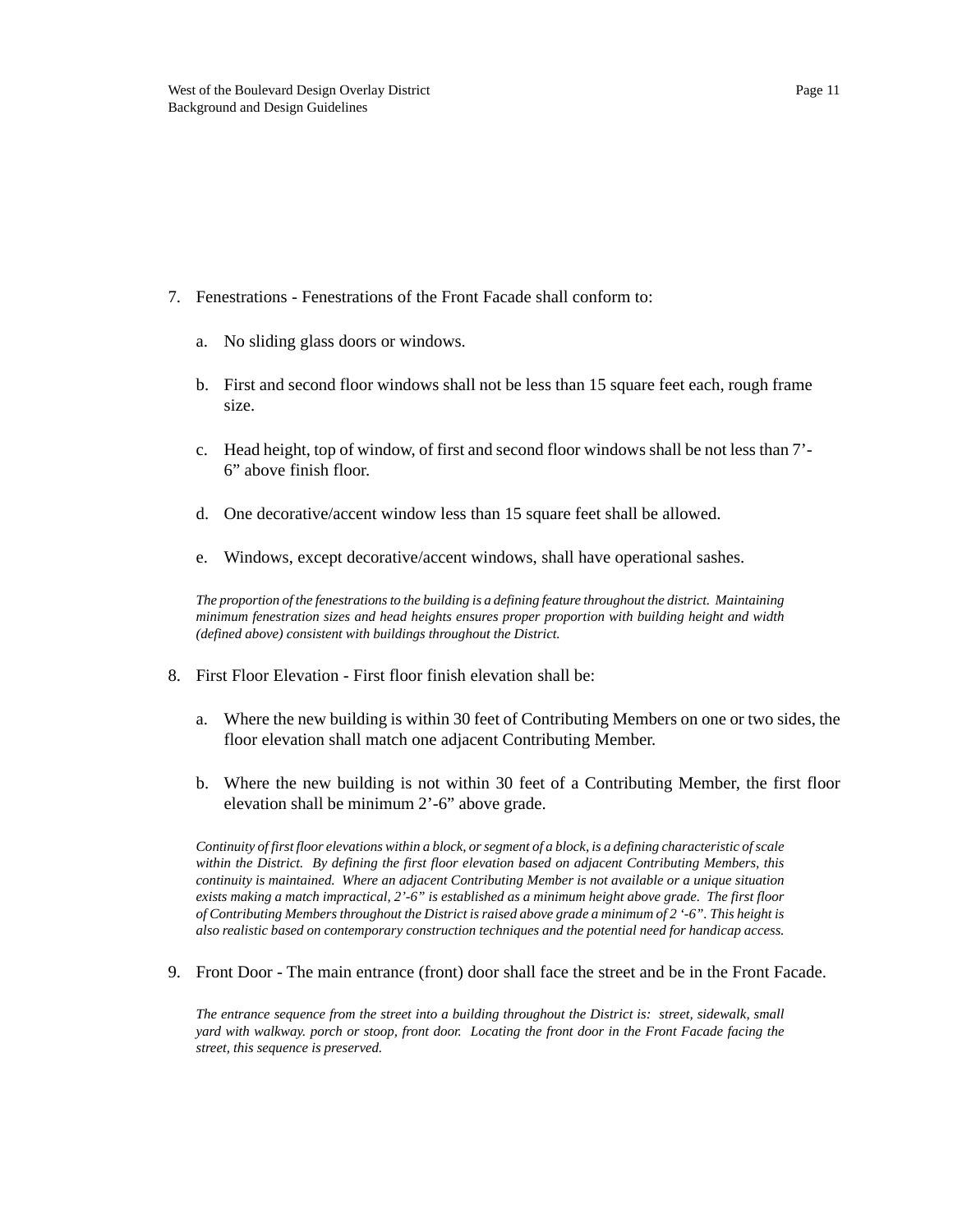- 10. Front Porches Front porches on the Front Facade are not required. However, if a front porch is provided:
	- a. No treated lumber shall be visible.
	- b. Porch columns shall have a minimum size of 8" wide x 8" deep or 8" diameter.
	- c. Top of Porch Cornice:
		- 1) Where the new building is within 30 feet of a Contributing Member on one side only, the Top of Porch Cornice shall match that of the adjacent Contributing Member.
		- 2) Where the new building is within 30 feet of Contributing Members on two sides, the Top of Porch Cornice shall be no higher than the top of the higher cornice of the adjacent Contributing Members and not lower than the top of the lower cornice of the adjacent Contributing Members.

*Front porches, or evidence of an original front porch, is consistently found throughout the District. The materials, height and column size define the character and proportion of the porch in relationship to the adjacent Contributing Members. Cornice height guidelines are defined in a similar fashion to Guideline #2. Column width is established to maintain proper proportion and scale consistent to existing porches within the District. Although material of porches throughout the District varies, visible treated lumber is a contemporary material incompatible with the historic materials of the District.*

11. Where a garage or accessory building faces a street, the prominent building material on a Street Facade(s) of a garage or accessory building shall be "standard" size brick, horizontal siding, or stucco.

*The main exterior building material is a defining feature of any structure, particularly with this District. Brick, horizontal siding and stucco are the most prominent building materials found throughout the District.*

- End of Guidelines -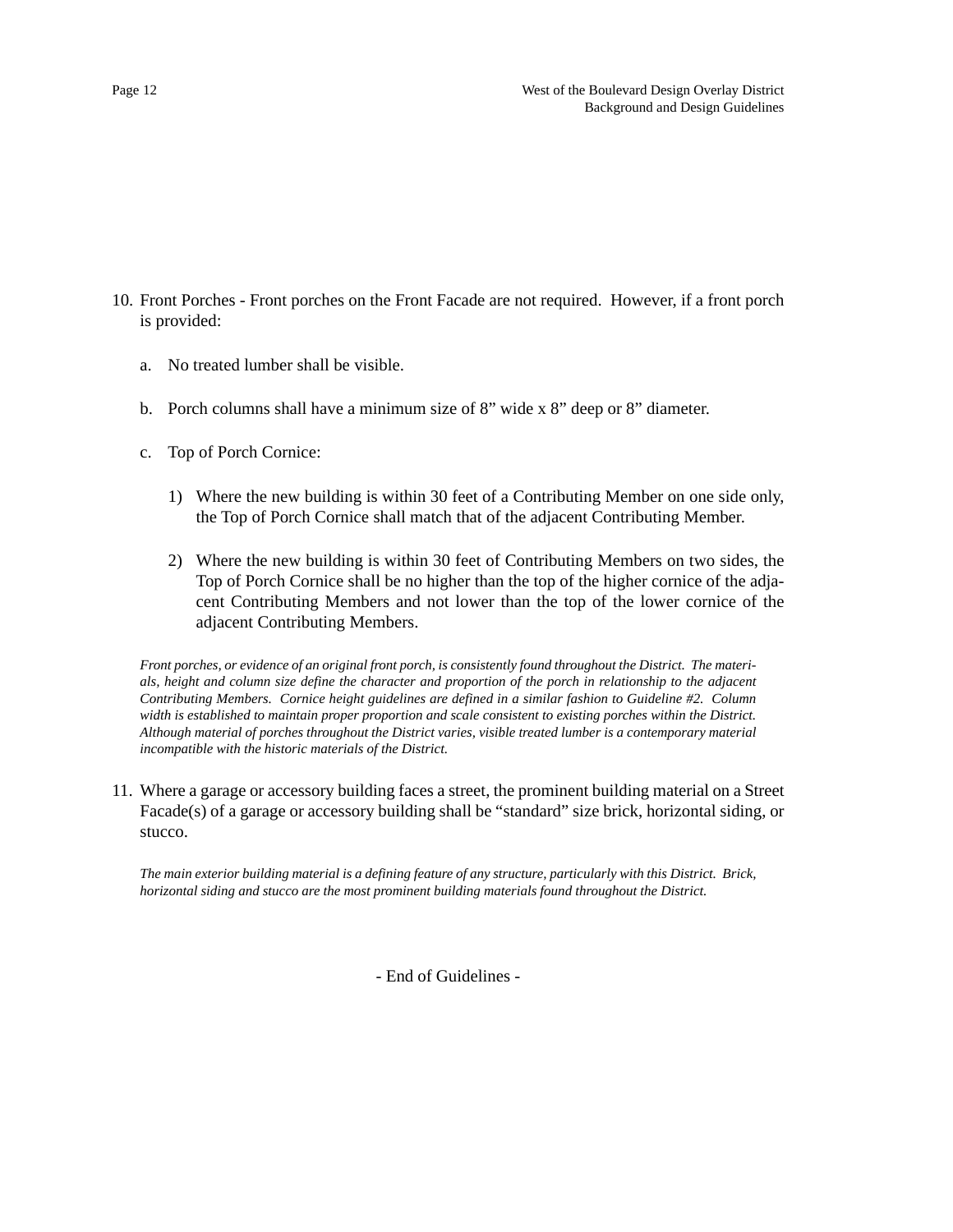#### **STATEMENT OF NEIGHBORHOOD SUPPORT**

Neighborhood support for the Design Overlay District as expressed through the West of the Boulevard Civic Association has been strong and continuing. The Board directed the Zoning/Land Use Committee to design and implement a Design Overlay District in the spring of 1994, following the granting of the National Register Historic Designation, and has supported the Committee's work with enthusiasm.

Neighborhood residents have shown support for the Design Overlay District at the Virginia Historical Society Exhibit on the history of the area, at the Belmont Library exhibit and during a informational meeting held at the Virginia Museum of Fine Arts on March 4, 1996. No negative comment have been received by the Committee, either in person or as a result of requesting comments to the WOBCA mailing address at the Historical Society or Belmont Library exhibits.

A list of buildable vacant lots was compiled by WOBCA members with the help of City staff. All property owners of buildable lots within the District were mailed the attached letter, first class mail, informing them of our intentions and inviting them to the informational meeting. Additionally, City Council members of the 1st, 2nd and 5th Districts, the City Manager, the Mayor and Department of Community Development Staff were given draft copies of the DOD proposal along with an invitation to attend this meeting. The meeting was publicized at the Belmont Library and through the WOBCA newsletter with a circulation of 5,000.

The information meeting was conducted by WOBCA members Barbara Rose, Jonathan Spodek and Steve Kadar. The developmental history of these guidelines and a detailed discussion of each guideline were presented. Kathryn Farmer, Senior Planner for the City of Richmond, discussed the process the City is proposing for implementation of Design Overlay Districts. The group discussion and response following the presentation was overwhelmingly positive.

The attached surveys were distributed at the March 4th meeting. The surveys returned at the meeting and subsequently by mail, indicate a 95% support rate for the guidelines. 60% of the respondents reported either owning a vacant lot or living on a block where there is a vacant lot.

The reasons given for favoring the DOD were of two sorts: To protect property values and To maintain and protect the architectural integrity of the neighborhood. Usually the respondents mentioned both factors in their responses. To most, this meant maintaining the "old style" of architecture. In addition, one person wrote, "If I want to be around ugly housing, I'll move back to the suburbs."

The non-positive response neither indicated support or opposition to the DOD. They simply favored a "less restrictive" guidelines.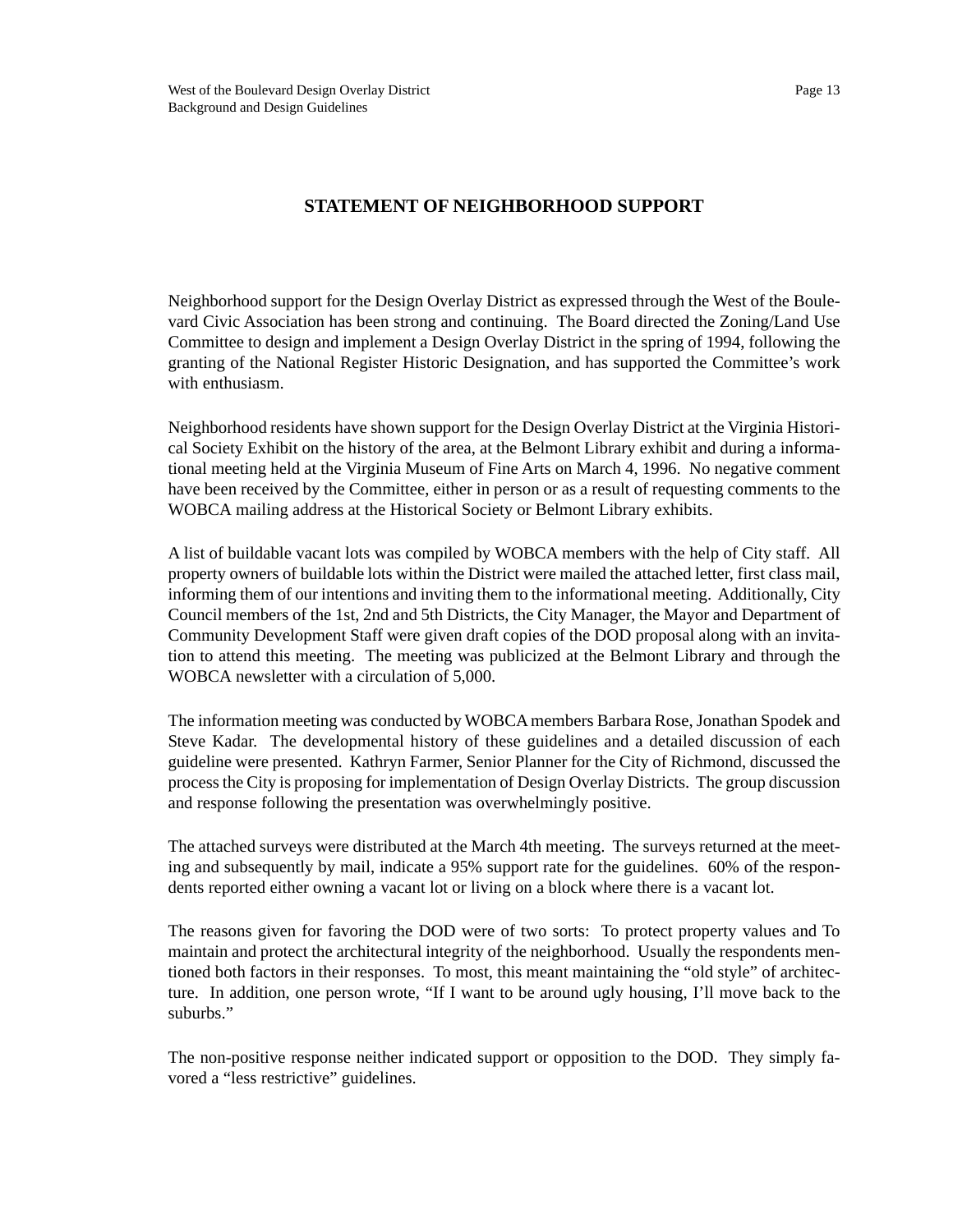#### **NEIGHBORHOOD ACTIVITIES**

This Design Overlay District proposal was developed solely by volunteers made up of residents of the proposed District. The residents and property owners of the District have been given numerous opportunities to express their views and contribute to the planning process for the Design Overlay District. The views expressed and suggestions put forth were instrumental in developing the goals and guidelines of this Design Overlay District.

Initially, a display regarding the Design Overlay District was located during a reception for the WOBCA at the Virginia Historical Society in February 1995 held in conjunction with an exhibit on the history with the West of the Boulevard Historic District. The display was staffed by volunteers explaining the purpose and goals of the Design Overlay District.

The presentation boards were again displayed at the Belmont Branch of the Richmond Public Library in May 1995. These boards outline the basic goals of the Design Overlay District. Through the use of photographs and architectural sketches, examples of appropriate and inappropriate new construction were illustrated. A second display was set up at the Belmont Library in February and continues at this time.

The West of the Boulevard Civic Association Newsletter, with a circulation of 5,000, has carried extensive coverage of the development of the Design District Overlay process. The March issued summarized the Design District Overlay goals and guidelines. Through a network of diligent volunteers, the Newsletter is distributed to all households within the West of the Boulevard Civic Association boundaries, which encompass the proposed boundaries of the Design Overlay District.

The information meeting was conducted by WOBCA members Barbara Rose, Jonathan Spodek and Steve Kadar. The developmental history of these guidelines and a detailed discussion of each guideline were presented. Kathryn Farmer, Senior Planner for the City of Richmond, discussed the process the City is proposing for implementation of Design Overlay Districts. The group discussion and response following the presentation was overwhelmingly positive.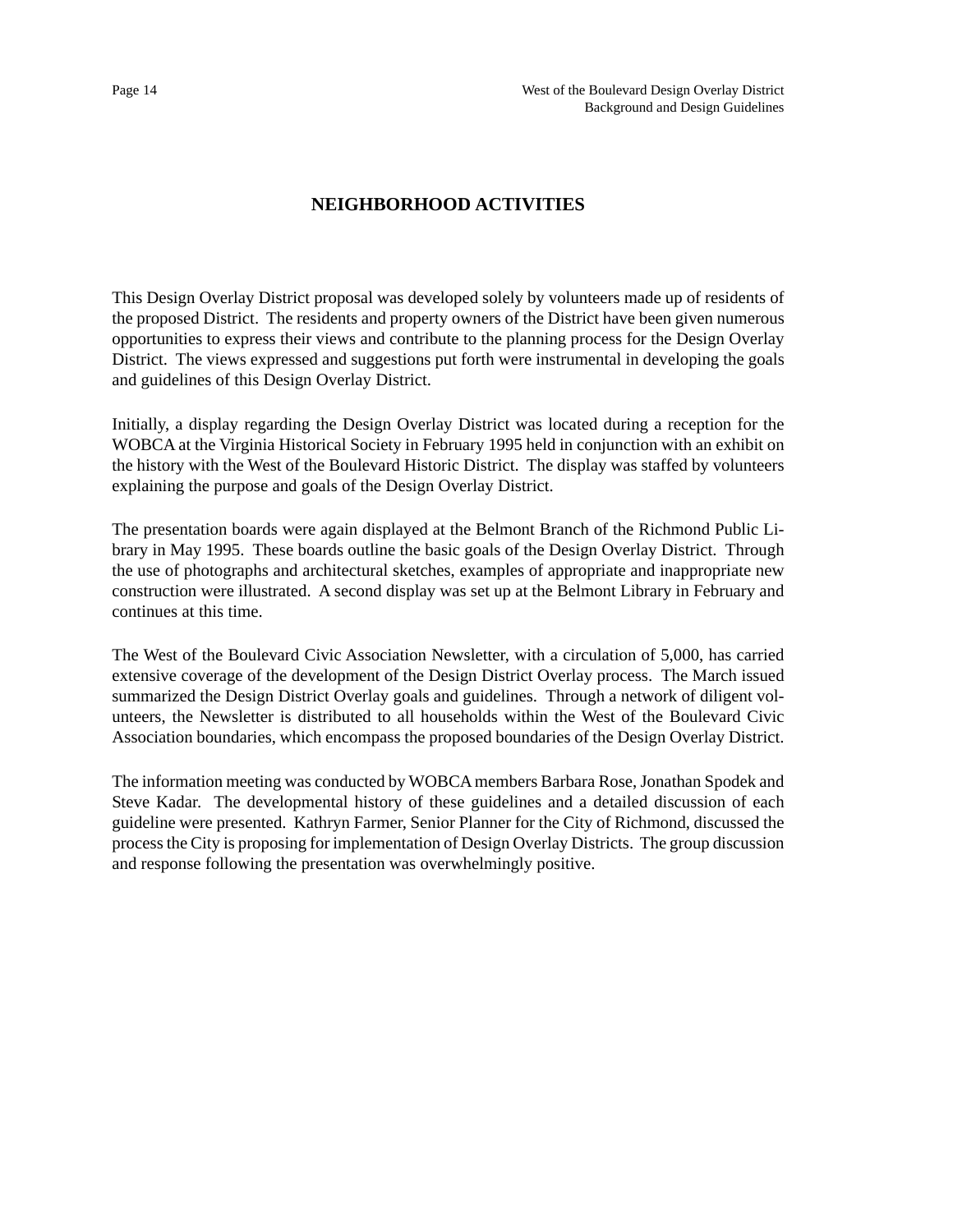### **3125 & 3127 Stuart Avenue**

**3125 Stuart Avenue**: Rowhouse, Craftsman, Ca. 1922. Brick (9-course American); 2 stories with low basement; hipped roof with a parapet (slate); 2 asymmetrical front bays; 1-story, 1-level, 1-bay wood, brick, & concrete porch with square wood columns.

**3127 Stuart Avenue**: Rowhouse, Craftsman, Ca. 1922. Brick (9-course American); 2 stories with low basement; hipped roof with a parapet (slate); 2 asymmetrical front bays; 1-story, 1-level, 1-bay wood, brick, & concrete porch with square wood columns.

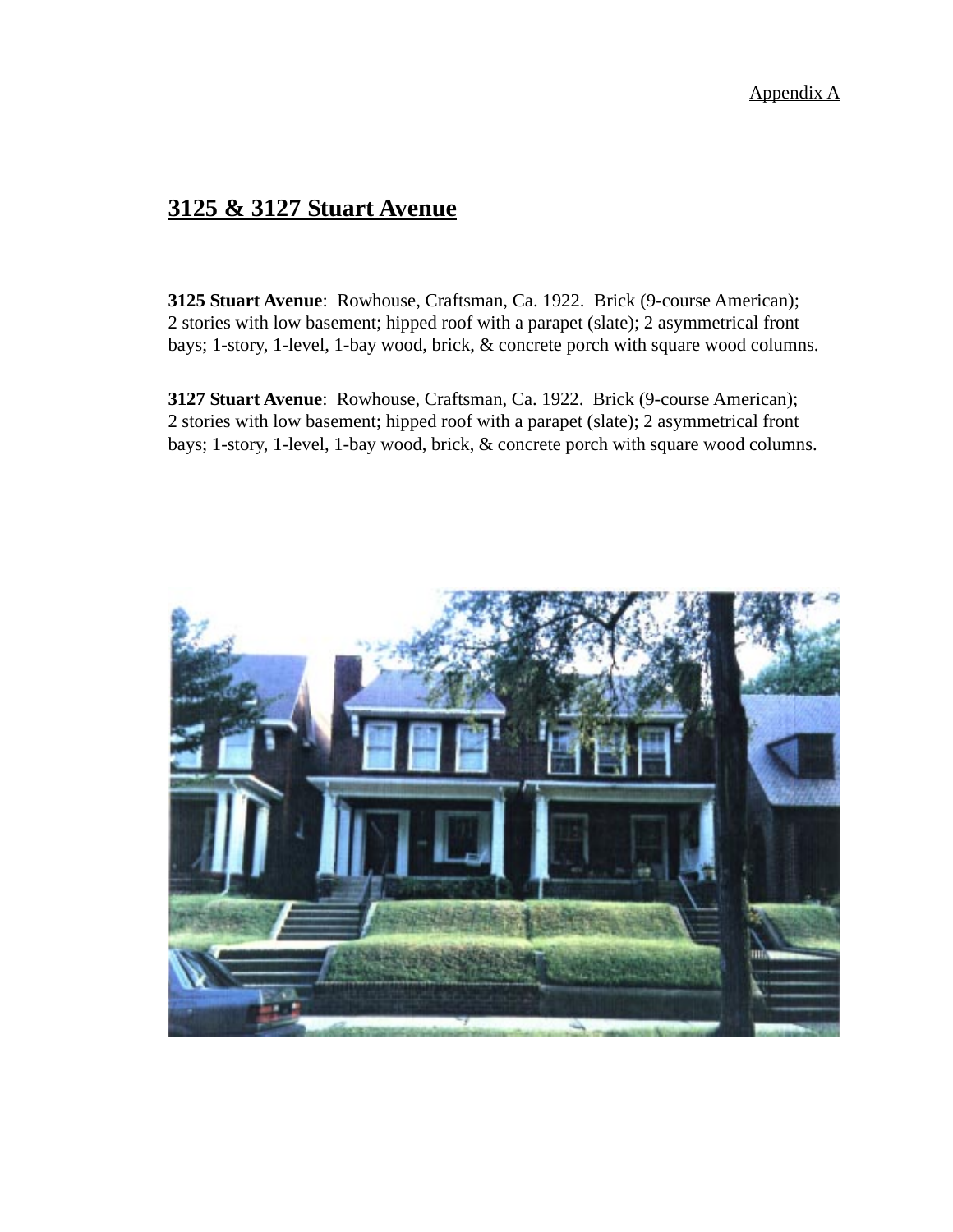### **3323 & 3325 Stuart Avenue**

**3323 Stuart Avenue**: Rowhouse, Craftsman, ca. 1924. Brick (English); 2-1/2 stories with single shed dormer; false mansard roof (slate); 3 asymmetrical front bays; 1-story, 2-bay wood and brick porch with round Doric columns, square wooden balustrade and brick pier foundation.

**3325 Stuart Avenue**: Rowhouse, Colonial Revival, ca. 1924. Brick (English) 2-1/2 stories with double pedimented gable dormers; false mansard roof (slate); 3 asymmetrical front bays; 1-story, 2-bay wood and brick porch with round Doric columns, and square wooden balustrade.

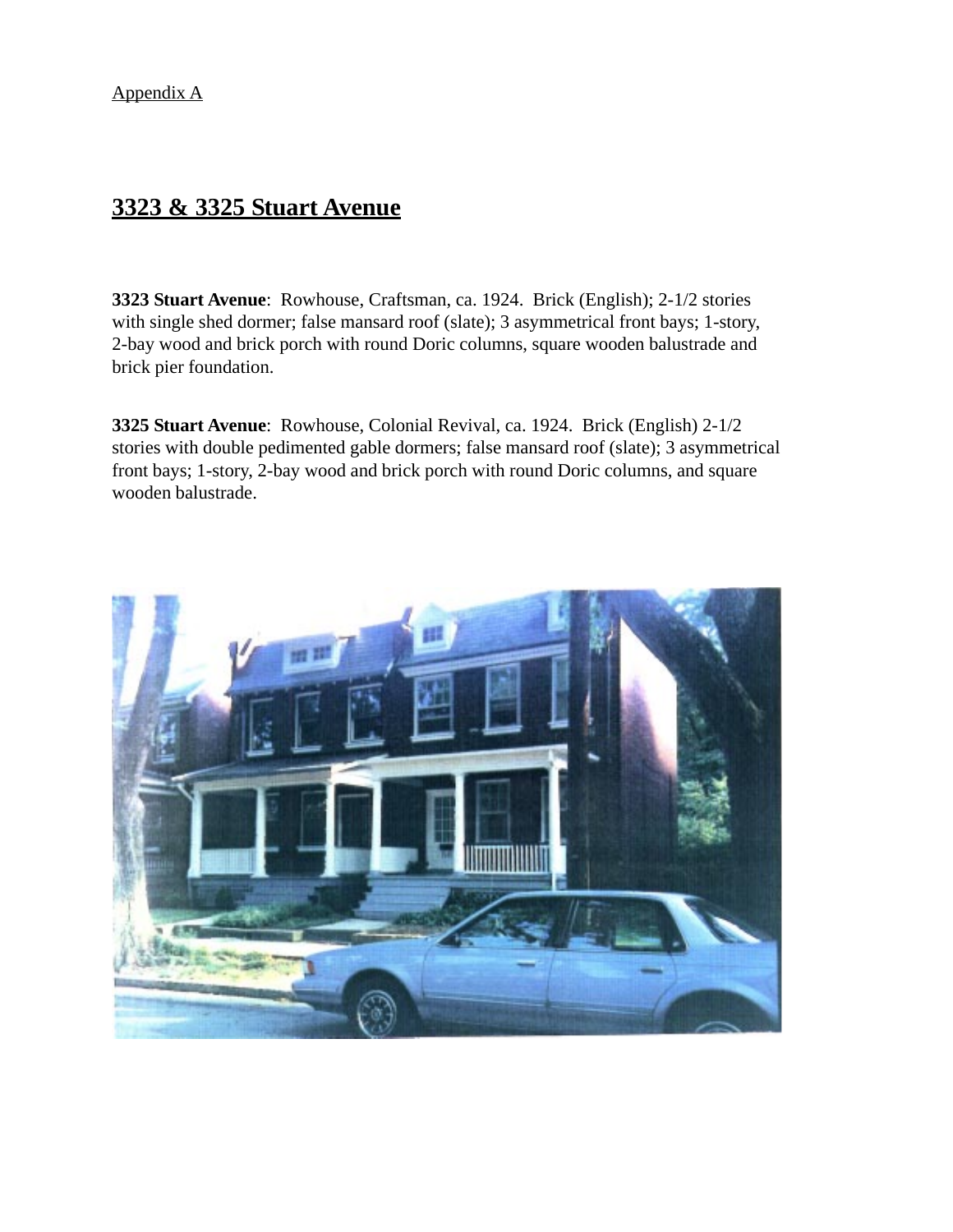### **3220 Stuart Avenue**

**3220 Stuart Avenue**: Rowhouse, Colonial Revival, Ca. 1917. Brick (stretcher); 2 1/2 stories with 1 gable dormer and 1 shed dormer; false mansard roof (glazed pan tile); 3 asymmetrical front bays; 1-story, 1-level, 1-bay wood and brick porch with square wooden columns atop brick piers.

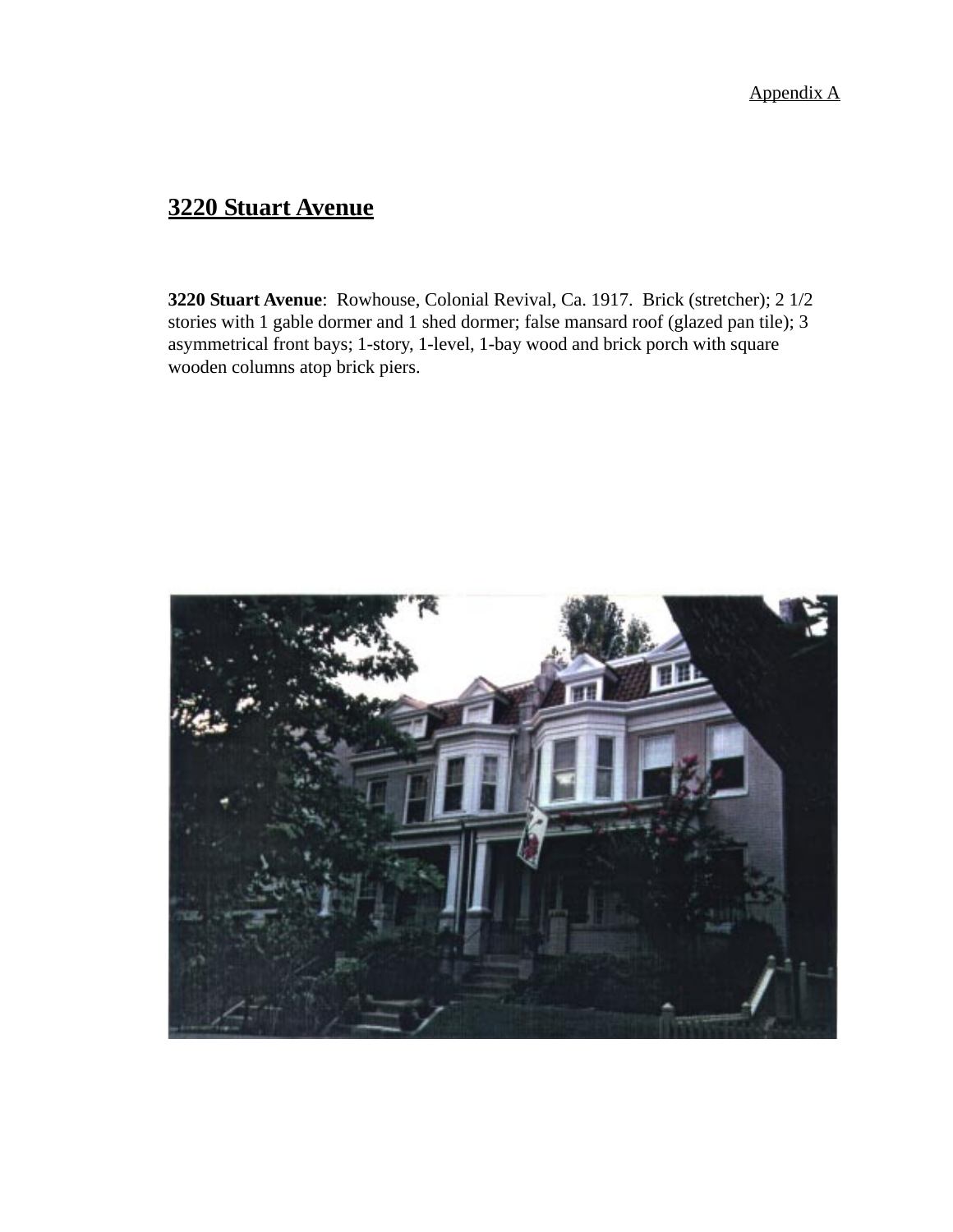### **2821 Floyd Avenue**

**2821 Floyd Avenue**: Detached dwelling, Romanesque Revival, ca. 1907. Brick (stretcher); 2 stories: tile mansard roof; 4 front bays; asymmetrical; 1-story, 1-level, 1-bay porch with square stone columns, brick-arched opening with stone keystone, brick spandrels, and stone quoins; second story balcony with double-arched brick and stone motif and stone balustrade; decorative stone cornice; corner, square, 2 story tower with 2-stage pyramidal roof; stone quoins and belt courses.

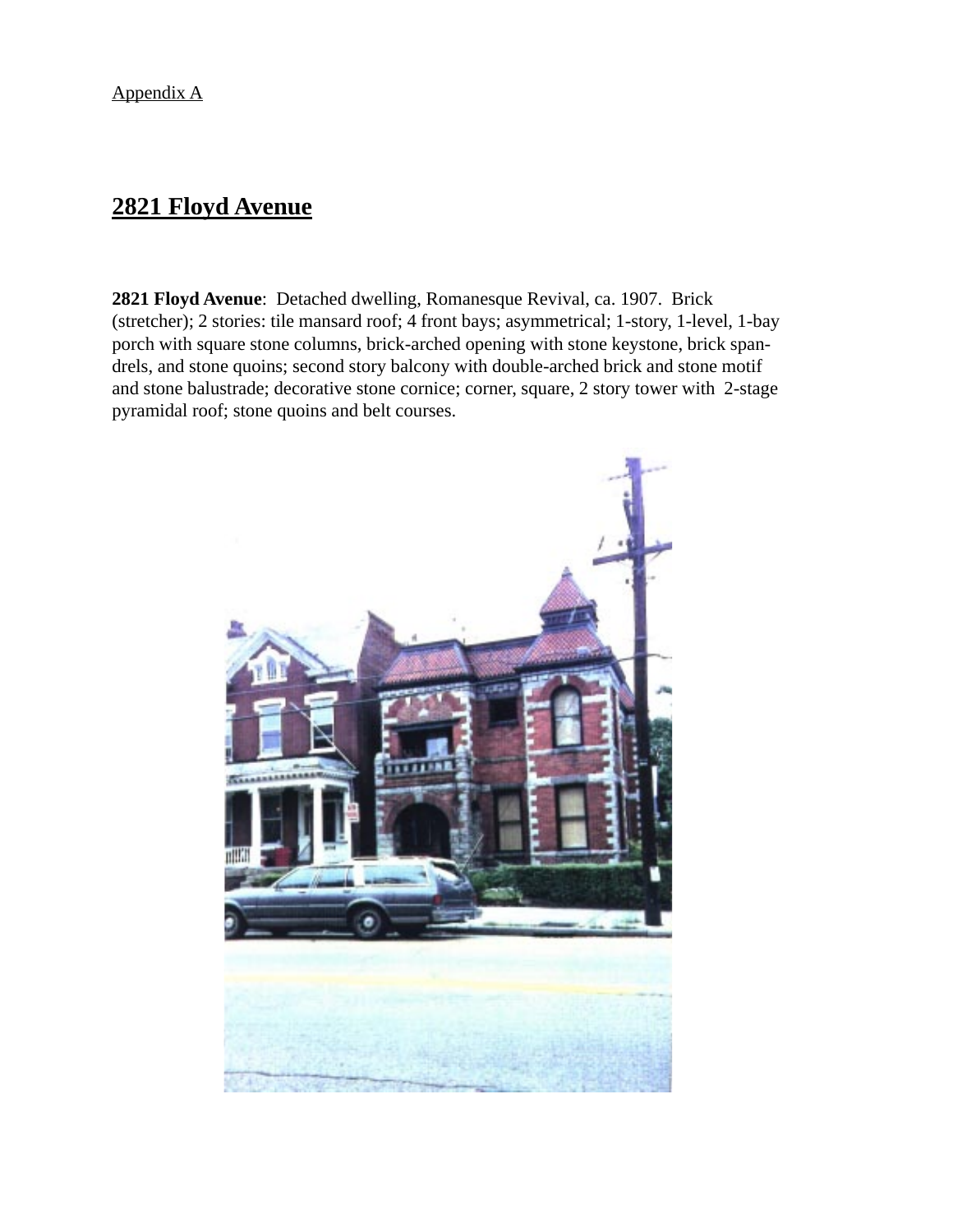### **2904 Floyd Avenue**

**2904 Floyd Avenue**: Detached dwelling, Romanesque Revival, 1914. Brick (stretcher) 2 stories; slate mansard roof with asymmetrical front gables and projecting hipped section; 5 front bays, asymmetrical; 1-story, 1-level, 1-bay entrance porch with brick and stone arched opening and stone balustrade above; round-arched second story windows; decorative brick cornice; gables flanked by brick pinnacles. Architect: D. Wiley Anderson.

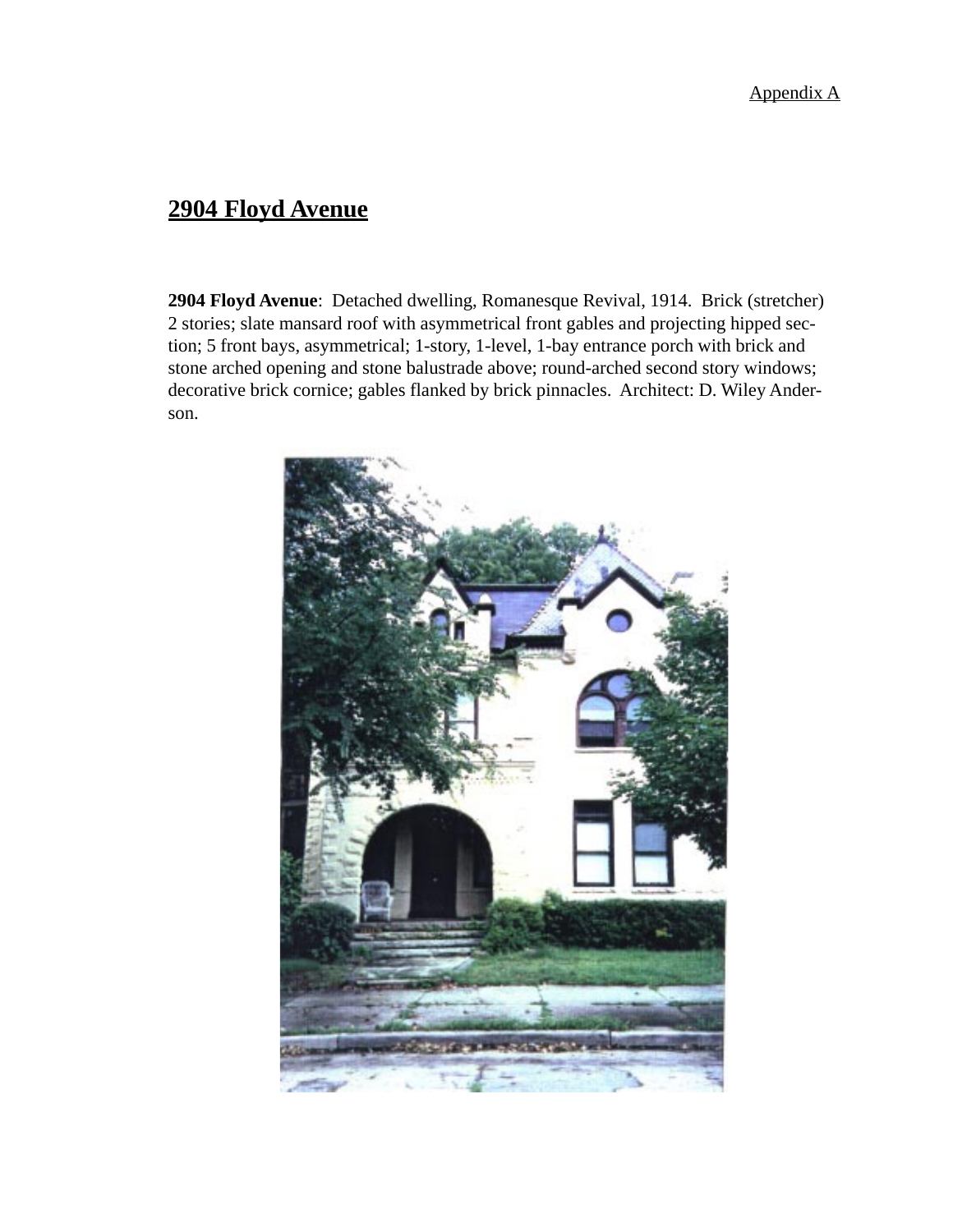### **3500 & 3502 Hanover Avenue**

**3500 Hanover Avenue**: Rowhouse, Tudor Revival, 1930. Brick (English) and stucco on 2nd story; 2 stories; gable roof with an asymmetrical clipped gable (slate): 2 asymmetrical front bays; 1-story, 2-bay wood, brick, & concrete porch with square columns; built by Muhleman and Kayhoe.

**3502 Hanover Avenue**: Rowhouse, Tudor Revival, 1930. Brick (English) and stucco on 2nd story; 11/2 stories; clipped end gable roof (slate); 1 front gable dormer; 2 asymmetrical front bays; 1-story, 1-level, 2-bay porch with square brick columns; casement windows; built by Muhleman & Kayhoe.

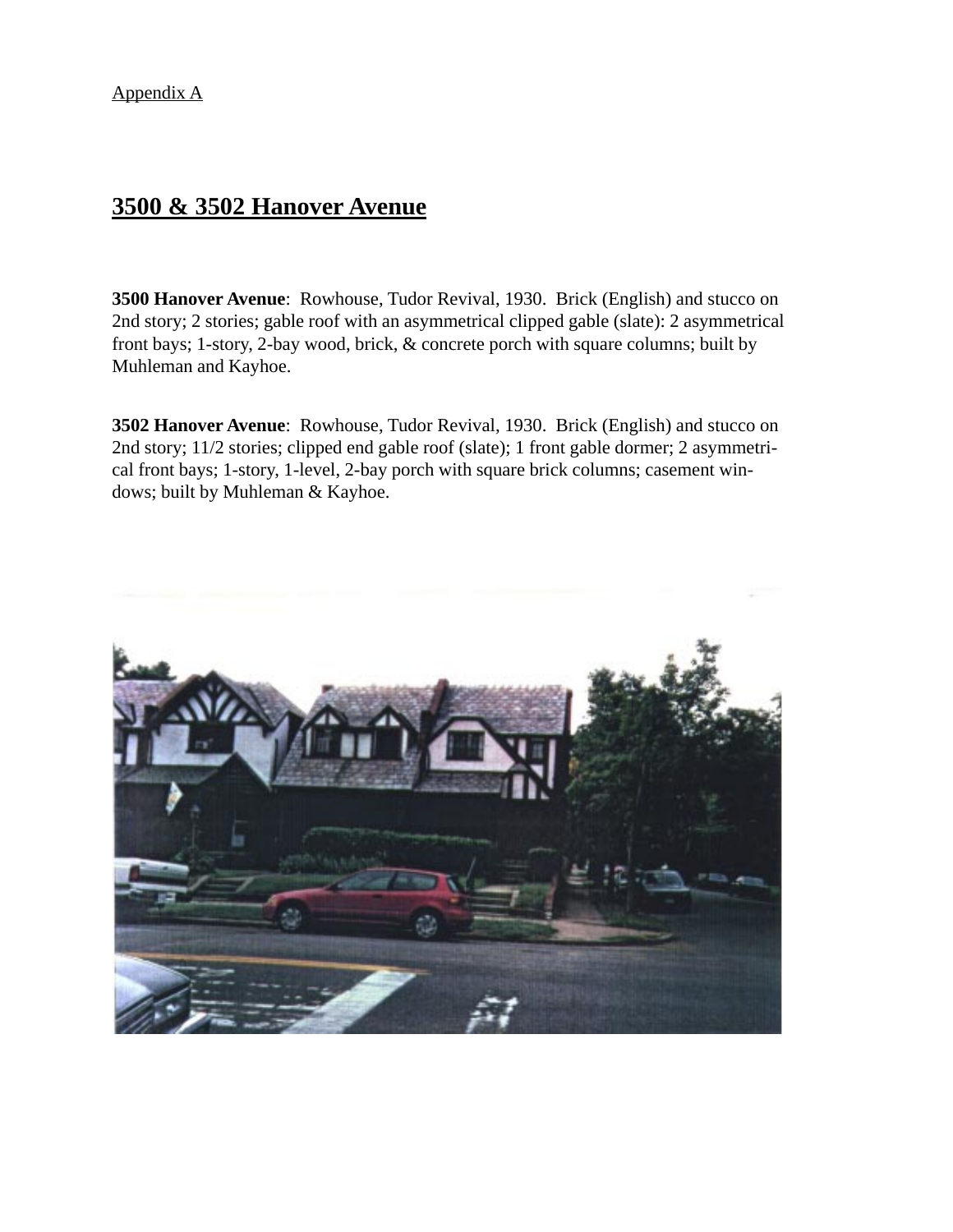# **3521 Grove Avenue**

**3521 Grove Avenue**: Detached dwelling, Tudor Revival, 1925. Brick (6-course American); 2 stories; 2-front bays; slate gable roof with asymmetrical front gables; 1-story, 2-bay porch; leaded casement windows; built by Muhleman & Kayhoe.

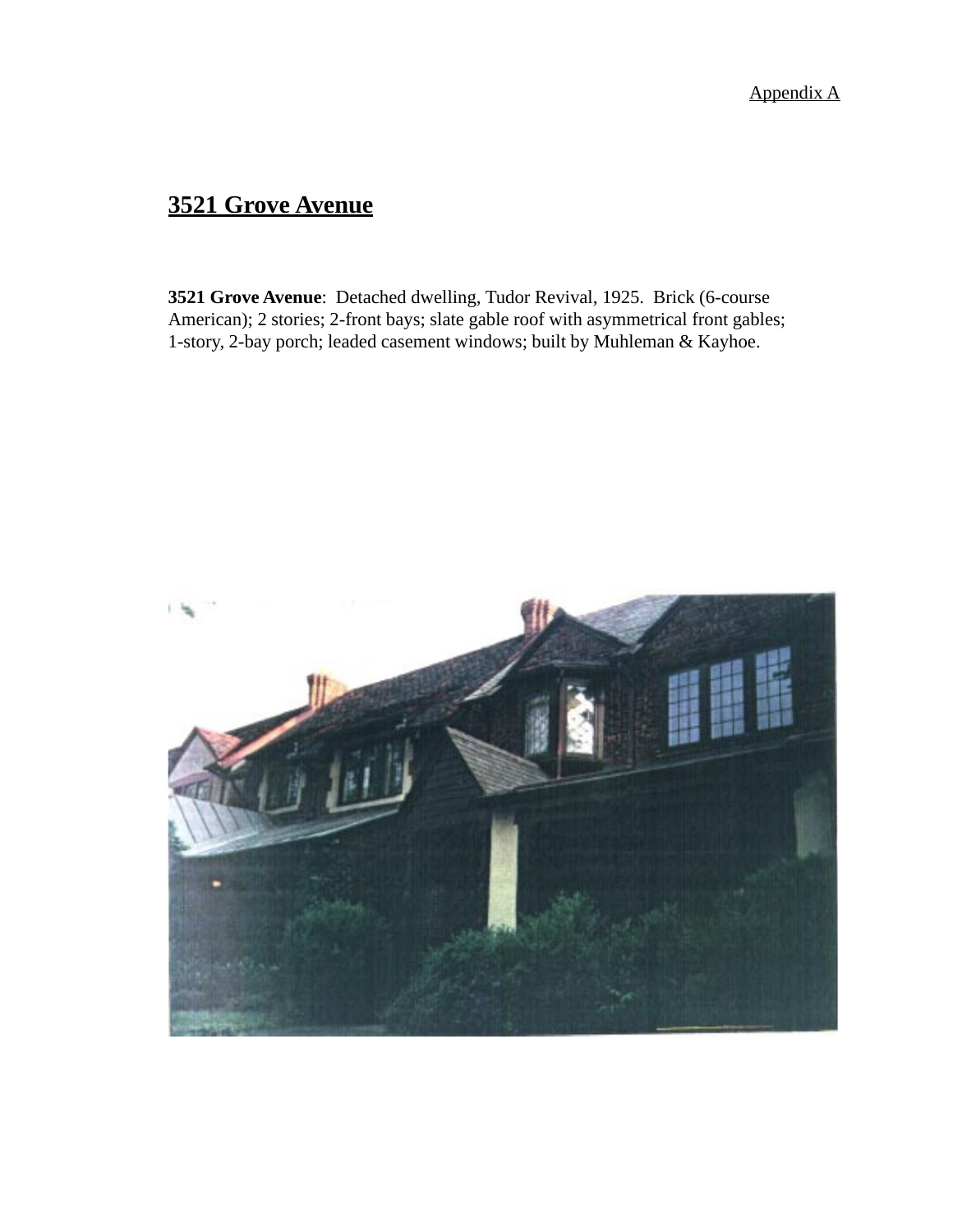# **3523 Grove Avenue**

**3523 Grove Avenue**: Detached dwelling, Spanish Colonial Revival, 1925. Brick and stucco; 2 stories; 2 front bays; pan tile gable roof; 1-story, 3-bay porch; exterior brick chimney; built by Muhleman & Kayhoe.

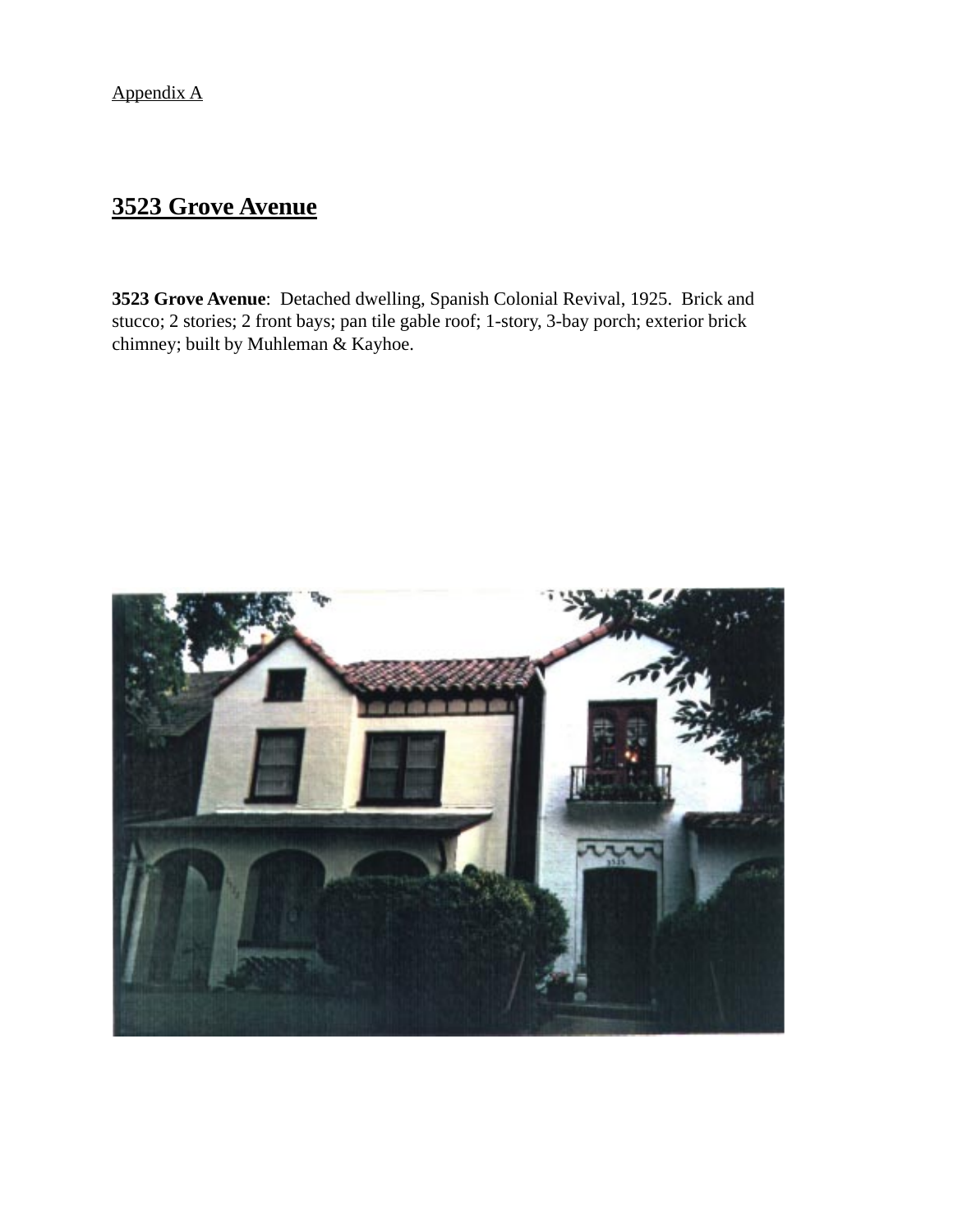# **305 Roseneath Road**

**305 Roseneath Road**: Detached dwelling, Spanish Colonial Revival, Ca. 1925. Brick (stuccoed); 2-stories; 3-front bays; pan tile gable roof with a central front gable; 1-story, 3-bay porch with arched bays and rondels.

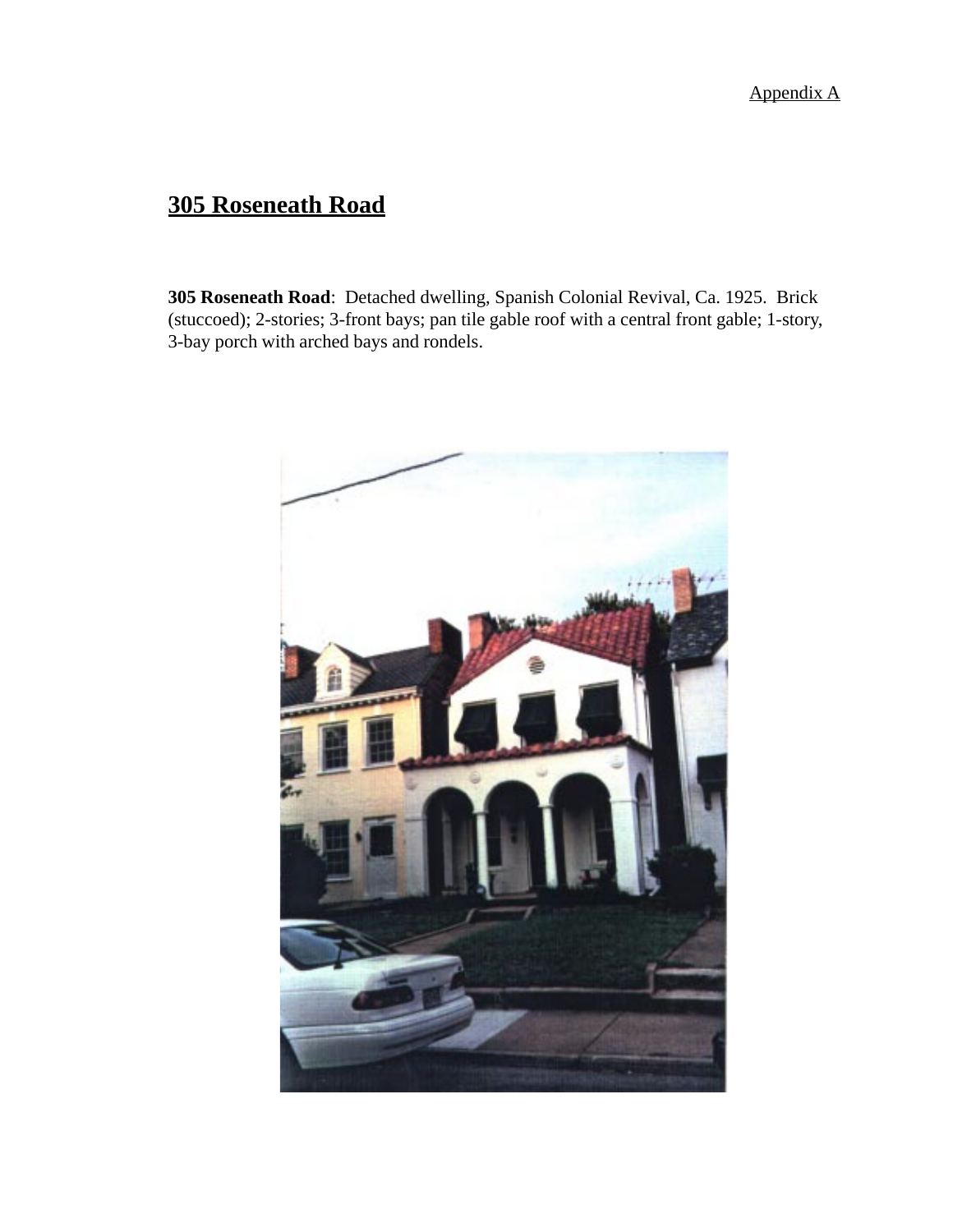### **3143 Grove Avenue**

**3143 Grove Avenue**: Detached dwelling, Queen Anne, Ca 1900. Brick (stretcher); 2- 1/2 stories with square tower; cross gable roof (standing seam metal); 4 front bays; 1 story, 7-bay wrap-a-round porch with Corinthian columns and turned wooden balustrade; 2/2 double hung windows with decorative trim and pediments.

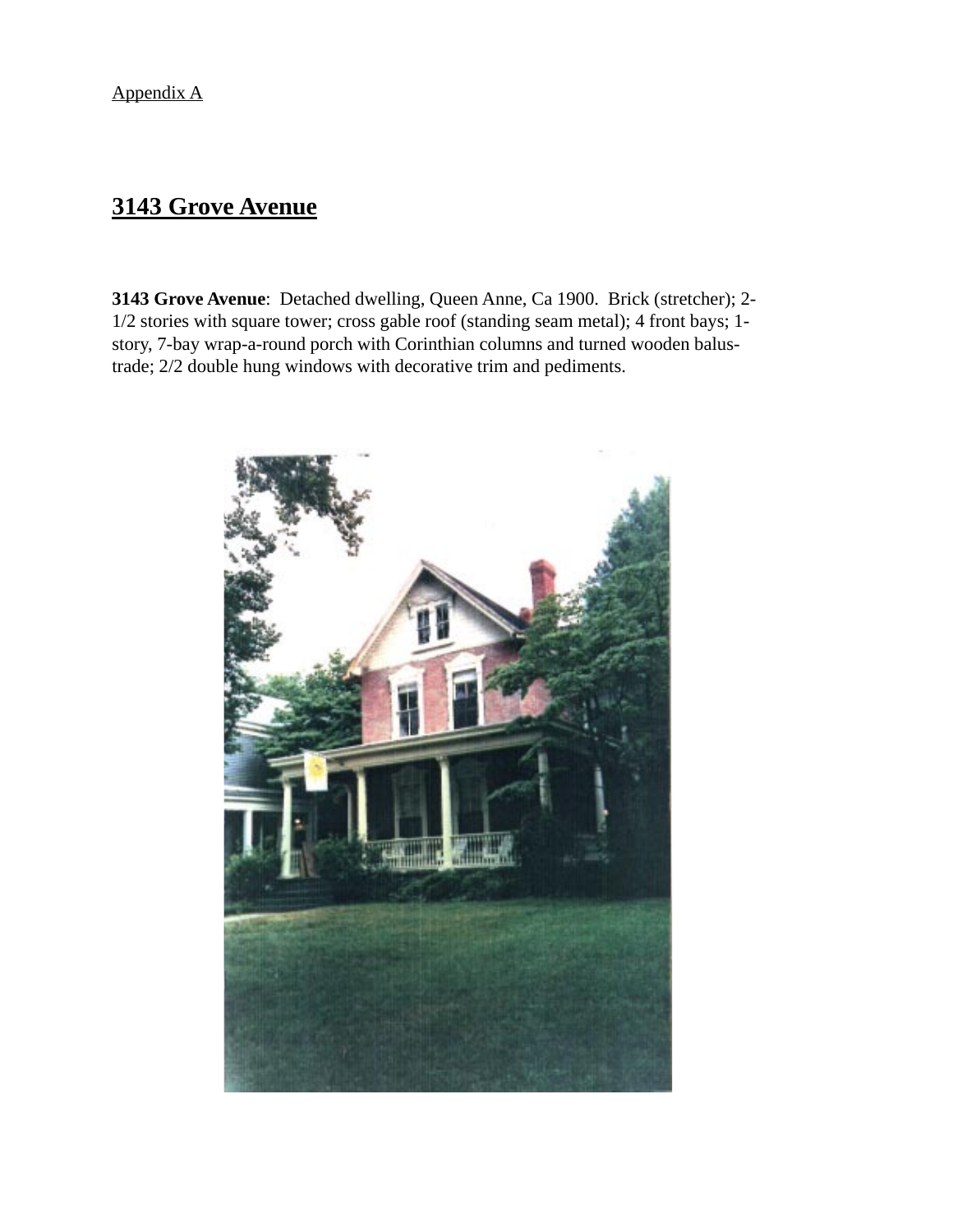# **102 North Sheppard Street**

**102 North Sheppard Street**: Detached dwelling, Queen Anne, Ca 1916. Brick (stretcher); slate cross gable roof with a pyramidal-roofed side tower; 2 stories; 3 front bays; 1-story, 1-bay entrance porch with bracketed turned posts, and a spindle frieze; large corbelled interior brick chimney.